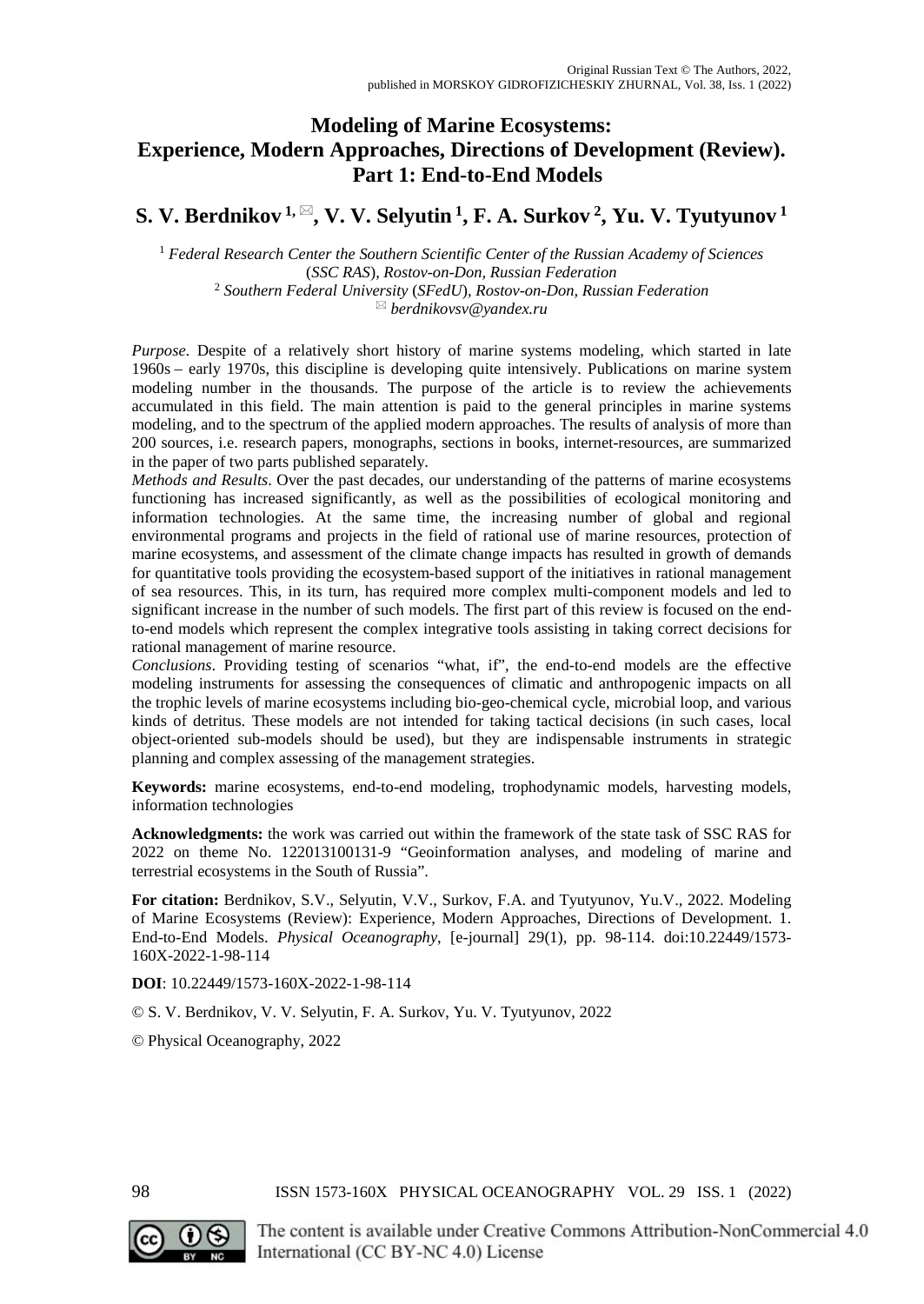Dedicated to the memory of academician I.I. Vorovich

All models are wrong, but some models are useful. *G. E. P. Box* 

## **Introduction**

Mathematical modeling, which has become the most important instrument for understanding the quantitative patterns of the structure and dynamics of marine ecological systems, requires the integration of hydrophysical, hydrochemical, and hydrobiological aspects of their functioning, i.e. the ecosystem approach. If in the early stages of development the main attention was focused on methodological and theoretical aspects, then in the last 20–30 years, mathematical models of marine ecosystems have largely acquired an applied focus and have become widely used to forecast and manage the state of the marine environment and marine populations [1–4].

Historically, the modeling of marine ecosystems has developed in the three abovementioned directions relatively independently. The best theoretical base was initially available in the modeling of hydrological processes described by the classical equations of continuum dynamics, in particular, the Navier–Stokes system of equations or its modifications. Further development was directed towards modeling the interaction between the ocean and the atmosphere, oceanic circulation, internal waves, the influence of climatic processes, etc.

Difficulties in modeling hydrophysical processes were largely related to computational difficulties, which were gradually overcome due to the progress in the field of numerical methods and computer technology [5–9]. In modeling the hydrochemical regime, it is also possible to use a ready-made mathematical apparatus – the system of Navier–Stokes equations should be supplemented by the system of advection-diffusion equations [10]. In this case, three relatively independent directions of modeling can be distinguished.

In the sea gulfs into which large rivers flow, and in the estuarine-type seas, like, for instance, in the Sea of Azov, it becomes necessary to simulate the salt regime in combination with the water balance equations.

The most difficult problem is modeling the dynamics of biogenic elements, primarily nitrogen and phosphorus compounds, which are represented by mineral forms, dissolved and suspended organic matter, as well as the oxygen regime [11– 13]. But here, too, the attempts to supplement the equations of hydrodynamics and advection-diffusion with terms describing the hydrochemical regime [14] are being made. The complexity of modeling the biogenic cycles is due to the fact that they are directly related to primary producers and decomposers, which is why the biogeochemical transformation of biogenic elements should be considered within the framework of the so-called primary cycle [15, 16].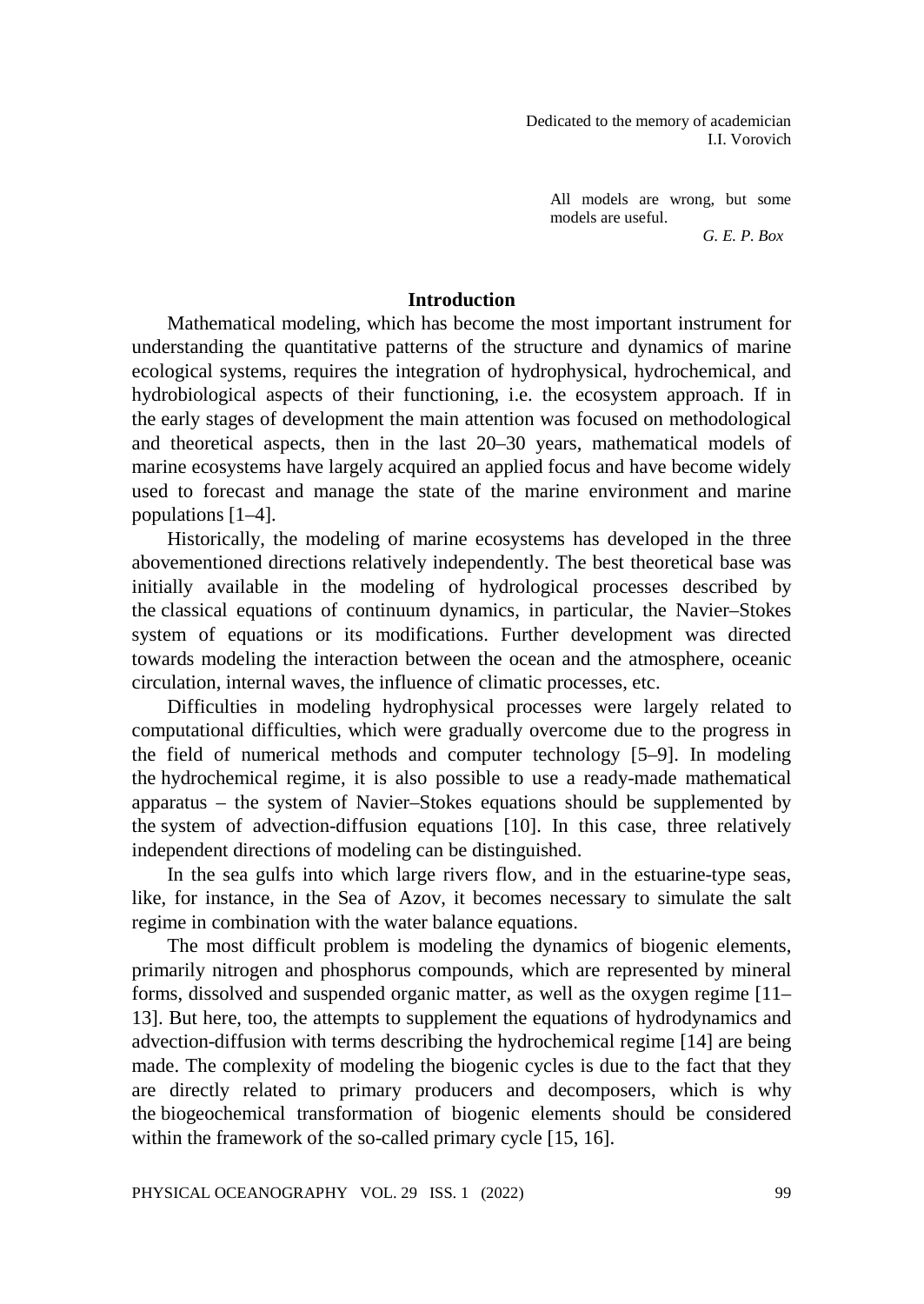The third direction in modeling the marine environment hydrochemistry is represented by the models of the distribution and transformation of pollutants. The greatest attention here is paid to oil pollution, the causes of which are oil spills in connection with accidents of oil tankers and offshore platforms. The modeling of the transport and diffusion of radioactive isotopes is also of interest. Eutrophication processes, which are especially relevant for estuaries and sea gulfs affected by large rivers, are usually modeled within the framework of the primary circulation.

The totality of the ecosystem's biological links is the most complex object for modeling. The complexity is associated not only with the species diversity of organisms inhabiting marine water bodies, but also with an extremely wide range of their sizes, various methods of reproduction and nutrition, movement in space, and various behavioral reactions. This makes it extremely difficult to create multicomponent models within the framework of unified mathematical structures, represented mainly by differential and difference equations. Nevertheless, the work in this direction is being carried out quite actively, including within the framework of the so-called end-to-end models [17].

By definition, a marine ecological system's model must include all the components discussed above. The first attempts to create such full-system mathematical models of marine ecosystems began back in the 1970s of the last century, immediately after the appearance of electronic computing machines that were quite productive for those times, the creation of algorithmic languages and libraries of applied programs. One of the first experiments of this kind was the development of the Sea of Azov simulation system, which included 120 state variables in each of seven spatial compartments [18–20]. Due to the significant speed and memory limitations of the computing systems of that time, this model, in fact, implemented the principle of splitting by physical processes, as well as the block principle.

It is clear that a complete marine food web cannot be practically covered by one general model. There are many models that have been developed for individual isolated parts of the food web. For such models, associations with an upper or lower trophic level should be parameterized accordingly.

This can also be carried out within the framework of the block (and actually systemic, cybernetic) principle, which is widely used both at the intuitive and formal levels and represents the ecosystem in the form of separate subsystems, the connections of elements within which are much closer than with elements of other subsystems. Thus, it is possible to split the ecosystem into separate blocks, which greatly facilitates the modeling possibilities. In particular, such blocks as external circulation, primary circulation, secondary circulation, block of higher trophic levels can be distinguished in the marine ecosystem [21]. In recent years, the so-called NPZD models  $(N -$  nutrient, P – phytoplankton, Z – zooplankton, D – detritus), including multispecies planktonic communities, have become widespread [22].

Ecosystem models can be characterized by their complexity, i.e. the number of state variables and the detail degree of the processes. Models with more state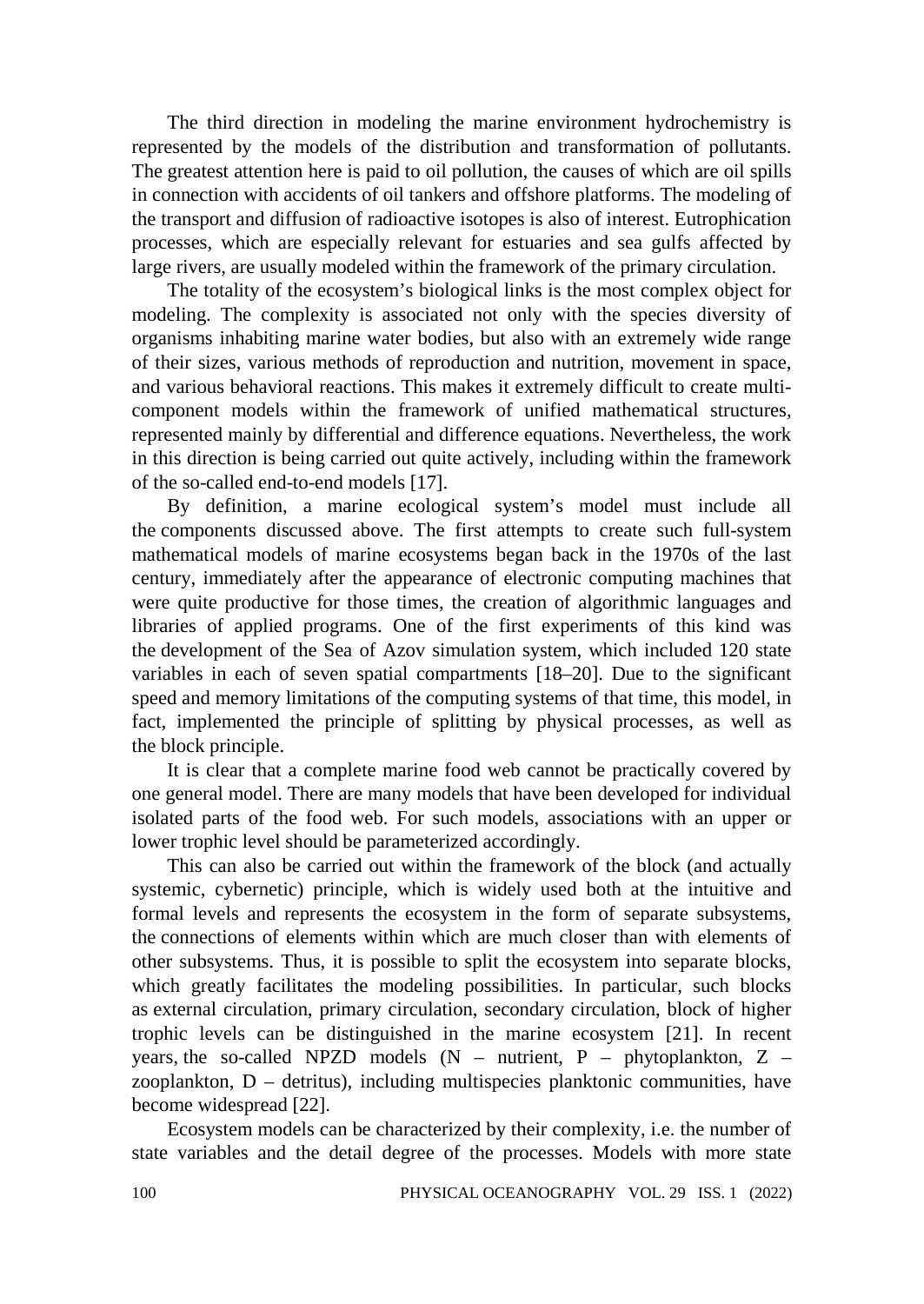variables do not automatically outperform those with fewer state variables. The greater the number of variables, the higher the requirements for understanding the processes and the presence of quantitative characteristics. Moreover, not every problem requires a high resolution, and the use of aggregated state variables may be sufficient to answer specific questions. Thus, when modeling marine ecosystems, one should strive to achieve optimal complexity based on the purpose of the study [23].

A systematic approach to modeling relies on the possibility of aggregating populations similar in terms of food spectrum and other characteristics, which provides a gradual increase in the complexity of models as relevant information is accumulated.

Models are also characterized by spatial resolution, ranging from zerodimensional compartmental (box) to advanced three-dimensional (3-D) models. In compartmental models, physical processes are greatly simplified, while the resolution of chemical and biological processes can be quite detailed. Such models are easy to manage and can serve as a working instrument for solving practical problems in the first approximation, especially in a situation where a stable system of currents is observed in a basin or when previously observed water exchange scenarios can be set [24, 25].

The next step is one-dimensional (1-D) water column models that emphasize the vertical heterogeneity of the physical-chemical and biological characteristics of the marine environment. This heterogeneity is caused, in particular, by the thermocline effect, the vertical profile of photosynthesis, etc. Such models can be especially useful in the case of weak horizontal advection.

In order to effectively couple biological models with full circulation models, it is desirable to reduce the complexity of the biological description as far as is reasonable. It is interesting that an increase in the detail of the description of the spatial behavior of animals in continuous systems of the taxis–diffusion– reaction type provides the use of simpler models of local population kinetics [26– 28]. An extreme case of a simplified biological description in combination with a circulation model are the models of the trajectories of movement of individual populations, individuals, or cells, which are considered as passively drifting or actively moving particles. Such an individually-oriented approach (Individual-Based Model, abbr. IBM) has become increasingly common in recent years when modeling populations of marine animals of different trophic levels [29–34].

Many of the advances in marine ecosystem modeling over the past 20 years have been driven by advances in computer technology (high processing speed, virtually unlimited memory, multiprocessor technologies, new visualization capabilities including animation, geographic information systems and space monitoring, web services, etc.). Informational technologies have made it possible to increase the spatial resolution of models and cover large areas of water. This has provided a greater use of high-dimensional models (such as dynamic 3-D models) and increased their complexity by raising the number of components and processes. For example, for improving the specification of boundary conditions and detailing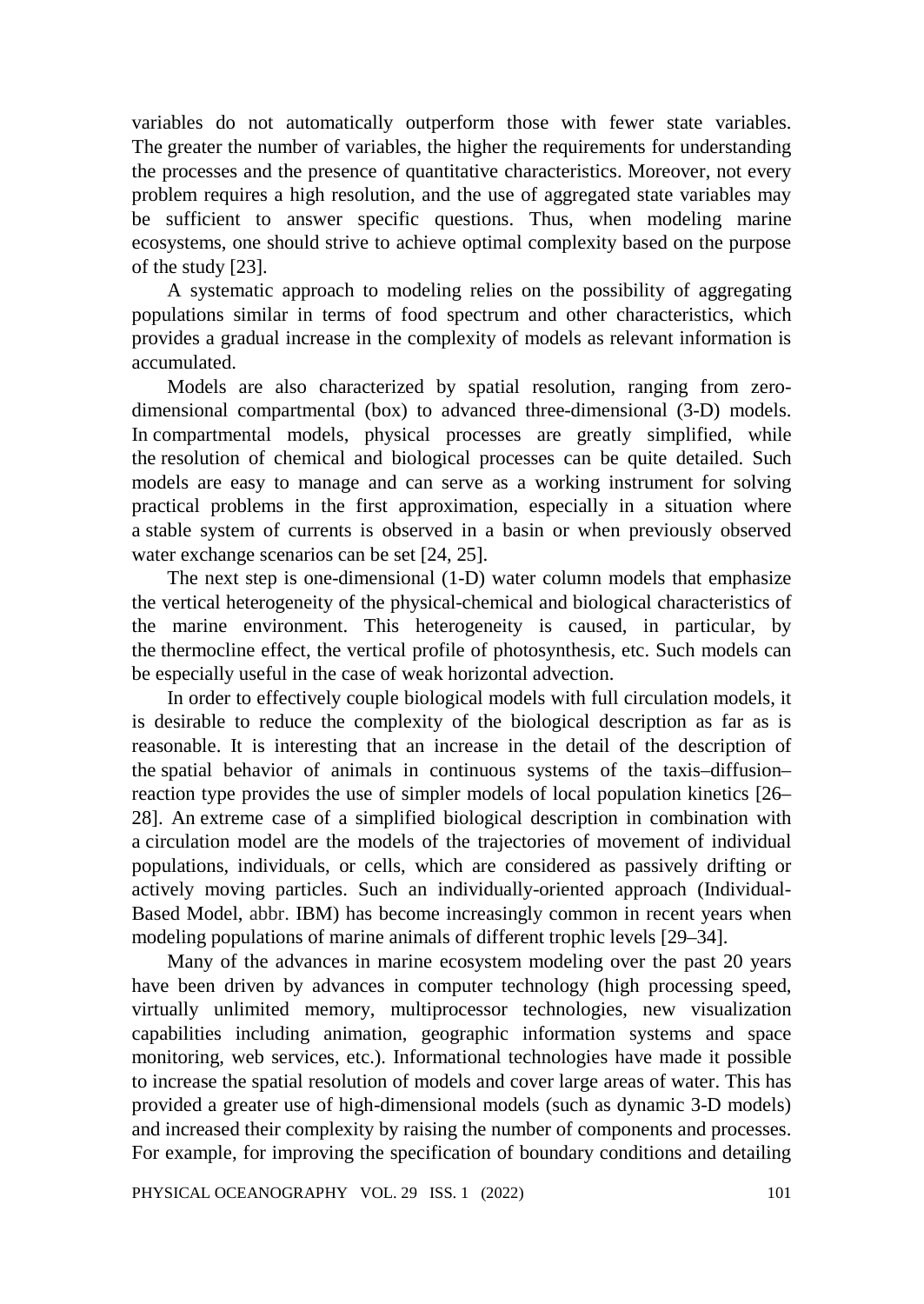of models by splitting biogeochemical processes and the transport process [35], to increase the computational speed [36], to improve the quality of interactive visualization [37], to use more powerful statistical modeling instruments and more powerful instruments for post-processing of modeling results.

It is impossible to cover all the directions and aspects of marine ecosystems' mathematical modeling within the scope of a limited review. The main attention in the work is concentrated on the general principles of those areas of the spectrum of modern approaches to the modeling of marine systems, which, in our opinion, are not widely represented in the domestic literature.

The first part of the review is devoted to end-to-end models – complex integrative tools for supporting initiatives to manage the sustainable use of marine resources based on an ecosystem approach. End-to-end models involve consideration of all the main processes associated with water bodies. Of the abiotic factors, they include the supply of substances from the watershed and from the atmosphere, hydrophysical processes. From an ecological point of view, they cover all trophic levels, including the biogeochemical cycle, the microbial loop, and various types of detritus. The ability to run "what-if" scenarios makes end-toend models a useful instrument for identifying effective options for managing marine ecosystems, including ecosystem-based fisheries management, and assessing the impacts of climate change.

## **End-to-end models**

Over the past few decades, understanding of the patterns of marine ecosystems' functioning has increased significantly, as well as the possibilities of environmental monitoring and computer technology. At the same time, due to the increase in the number of global and regional environmental programs and projects in the field of marine use and marine environment protection, the demand for quantitative tools to support initiatives for managing the sustainable use of marine resources based on an ecosystem approach has raised. This has led to a demand for more complex multi-component models and a significant increase in the number of marine ecosystem models.

As the number of these extended models grew and involved more and more system components, including anthropogenic ones, the term "end-to-end modeling" was adopted to distinguish it from environmentally-oriented models [38].

End-to-end models are currently a key instrument for implementing an ecosystem approach to marine management [39–42]. These models are usually developed to assess the level of our knowledge about ecosystems, to study the structure and functioning of ecosystems, and to test the response of ecosystems to human and climate impacts [43–44]. The ability to execute "what if" scenarios also makes end-to-end models a useful instrument for identifying effective options for managing marine ecosystems, notably in the field of fisheries management based on an ecosystem approach [45, 46].

End-to-end models imply taking into account all the main processes associated with water bodies. Of the abiotic factors, they include: watersheds, the input of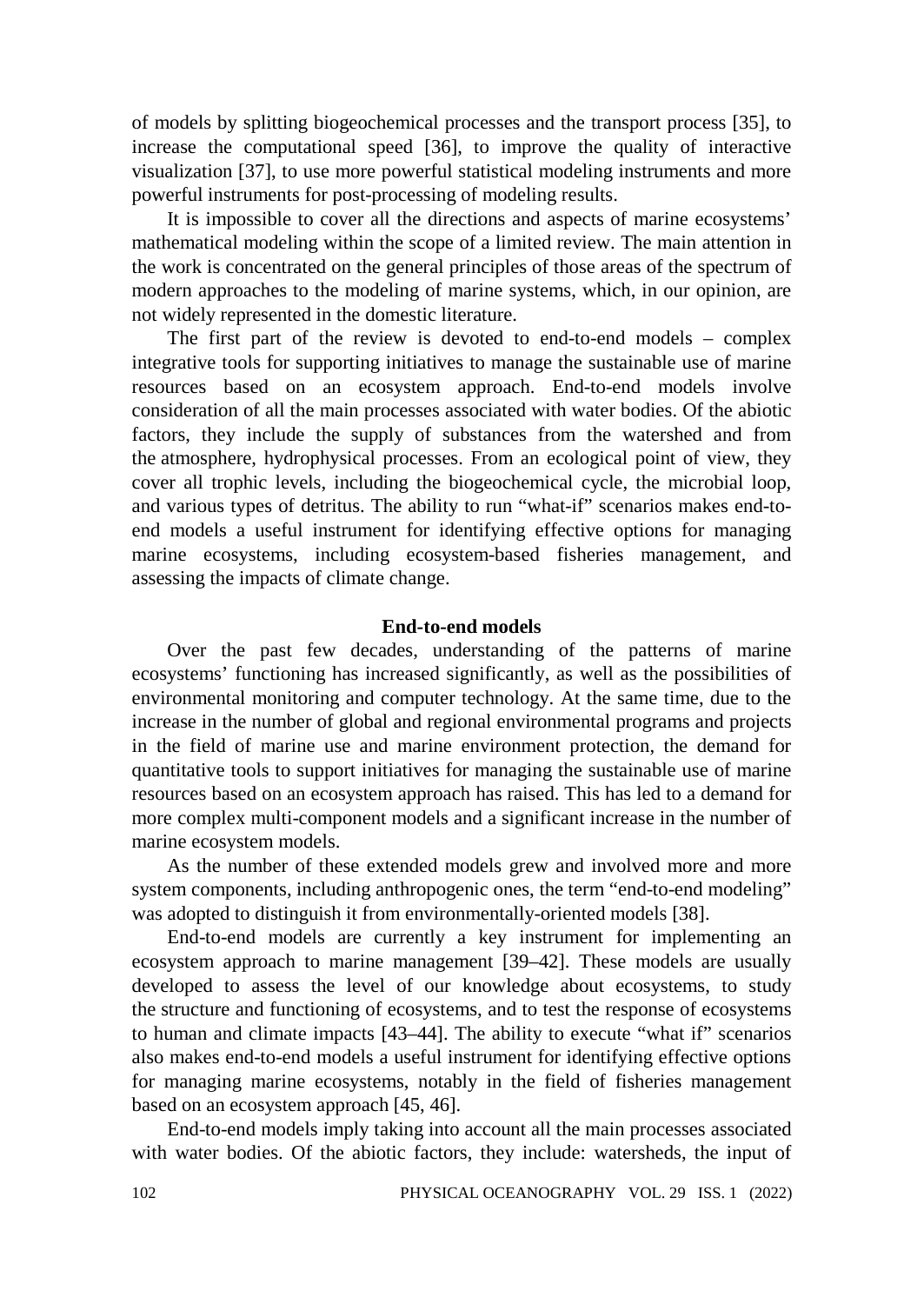substances from rivers and from the atmosphere; various hydrophysical processes in marine water bodies, taking into account vertical and horizontal zoning. From an ecological point of view, they go beyond the scope of lower or higher trophic levels and include: nutrient and biogeochemical cycle, benthos, microbial loop, various types of detritus, pelagic and benthic primary producers, jellyfish, cephalopods, fish, functional or morphological groups (that cover the entire food web), as well as specific aquatic groups such as sharks, rays, marine mammals, seabirds and marine reptiles.

In response to the desire to move towards an ecosystem approach in the management of marine resources, end-to-end models that represent the entire food web and physical components of an ecosystem at a fine spatial scale [47–48] have been developed. Ultimately, end-to-end models should, in a broader sense, also include humans as the highest trophic level, responding and adapting to changing conditions [49, 50].

Due to the urgency of the problem of climate and environment change, there is a growing interest in the models of marine ecosystems that include climate descriptors, since it affects the higher trophic levels [47, 51]. These models usually combine submodels of physicochemical oceanographic processes with population models into a single modeling framework [52]. Currently, there are a significant number of such projects, including OSMOSE [53], Ecopath with Ecosim (EwE) [54], SEAPODYM [55–57], APECOSM [58], InVitro [59].

One of the most comprehensive and well-documented projects for creating end-to-end models of marine ecosystems is Atlantis [60–64]. Atlantis is a spatially distributed deterministic end-to-end model designed for exploited marine ecosystems. It consists of four blocks: biophysical, fishing, management and socioeconomic. Atlantis has been used to study the main processes and reactions in aquatic ecosystems [65–66] and to evaluate management strategies [67]. In addition to traditional modeling objects, Atlantis includes whales and seabirds, takes into account fishing and other types of anthropogenic activities that affect the ecosystem [61].

The paper [68] describes the result of the Atlantis parameterization for the ecosystems of the North and Barents Seas (NoBa). The model coverage area is 1,600,000 sq. km and it covers the territory from Greenland through Icelandic waters to the Faroe Islands. The oceanic region is divided into 51 spatial compartments, each of which has several layers. In total, 52 functional groups are considered in the model: 20 groups of fish (8 at the species level), 5 groups of mammals, 1 group of sea birds,  $16 - of$  invertebrates,  $5 - of$  primary producers,  $2$ of bacteria, and  $3 -$  of detritus groups. The model is expected to be an important instrument for modeling human impacts and testing management strategies, but the main area of application will be to study how the two most important factors in these high latitude ecosystems, climate and fisheries, interact and affect the management strategies. In the FAO materials [43], the Atlantis model was noted as the best one for carrying out "what if" scenario experiments.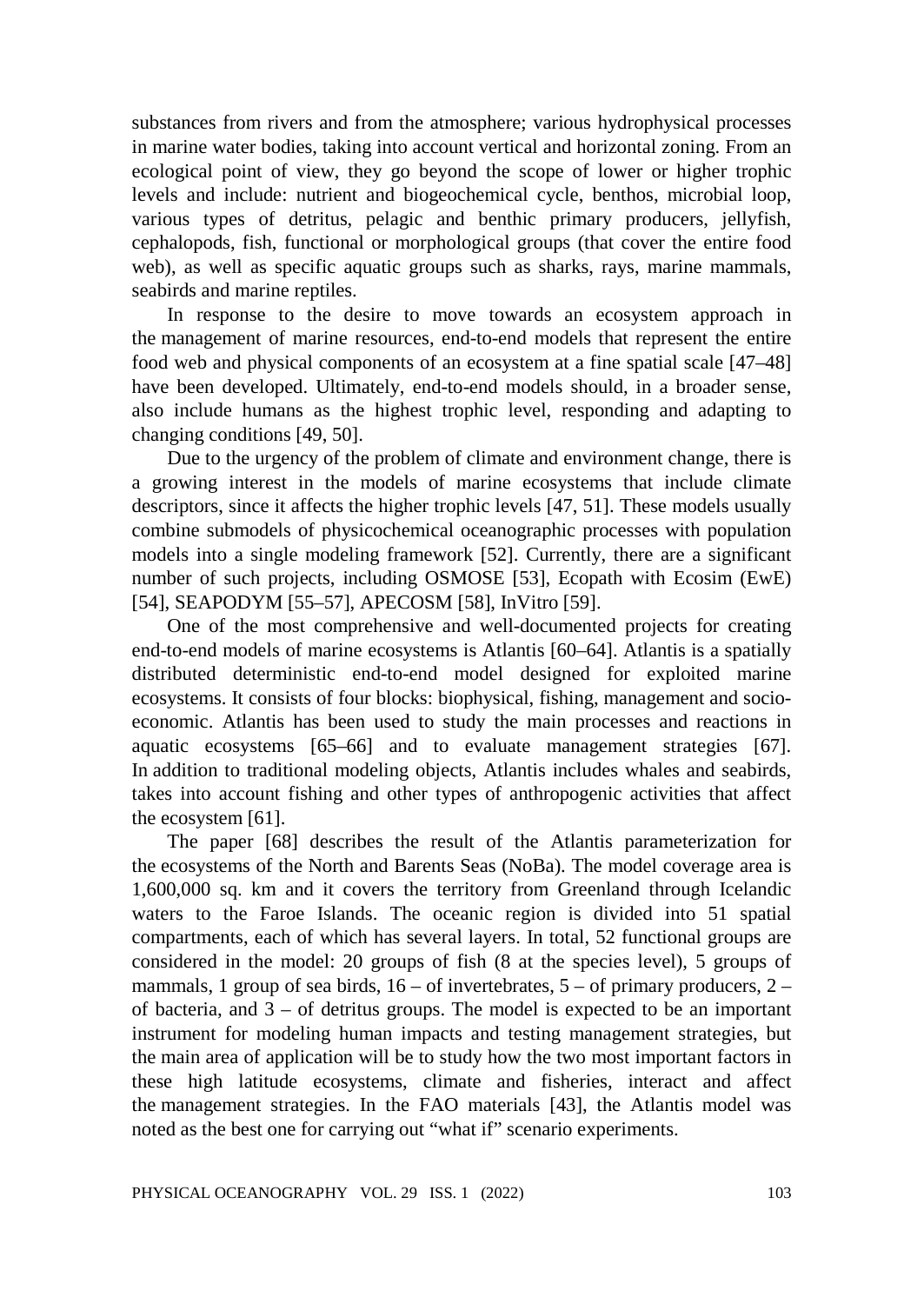Different ecosystem models (for example, Atlantis and EwE ones) for the same territories can give conflicting results [69–70]. This is due to the fact that the modeling process is largely subjective since the formalized estimation of parameters is hindered by the complexity of the models and the lack of data for identification. Because of this, the models are usually manually calibrated against historical data. This is a source of potential uncertainty in the models, and their verification (against past observations) and validation (against predicted data) serve as the main means of determining adequacy and reliability, that is, how well they fit existing data and are able to make correct predictions [44].

In this regard, the results of a study of the Atlantis NoBa model quality and reliability are presented in [71, 72]. The challenge is to compare the outputs of the model with the available data, as well as to investigate how sensitive the output is to changes in parameters, and to use sensitivity analysis to understand the system dynamics. A sensitivity study found that saithe, sea bass and catfish had the greatest impact on other groups in the ecosystem. The model was able to reconstruct time series of biomass and catch for major commercial populations and showed that supply process modeling is particularly important for some groups. It is concluded that this model provides a solid basis for evaluating alternative fisheries management scenarios and provides reliable results for the most important commercial populations.

Most ecological models are based on the general approach consisting in the fact that all biological components are aggregated into functional groups that represent the ecosystem in terms of the totality of elemental biomasses, rather than individual organisms or species. Marine ecosystems are complex non-linear systems with emergent behavior that is not simply a function of their physical environment. Therefore, an ecosystem model should ideally have sufficient ecological flexibility to allow this behavior to occur. However, in most available models, food webs and food chains are fixed, and interactions are defined with predetermined parameters that are highly dependent on the way functional groups are aggregated. Such models reflect trophic interactions and may take into account adaptation to the physical-chemical environment, but are limited by the inability of a fixed food web to self-organization.

The Individual-Based Model (abbr. IBM) paradigm is an alternative approach in ecology and evolutionary theory for understanding fundamental ecosystem processes and complexities [29, 30, 32, 73], which cannot be fully implemented using traditional models based on equations. The IBM approach focuses on bottom-up construction and on explaining how macro-phenomena arise as a result of relatively simple local interactions of organisms [74]. According to this paradigm, individual organisms manifest unique autonomous properties. These properties are first specified in the formulation of the model and later in its design and computer implementation, and should be present at IBM as important aspects of differentiation.

IBM-based models are more flexible than any other type of model in representing processes such as movement through space, growth, genetic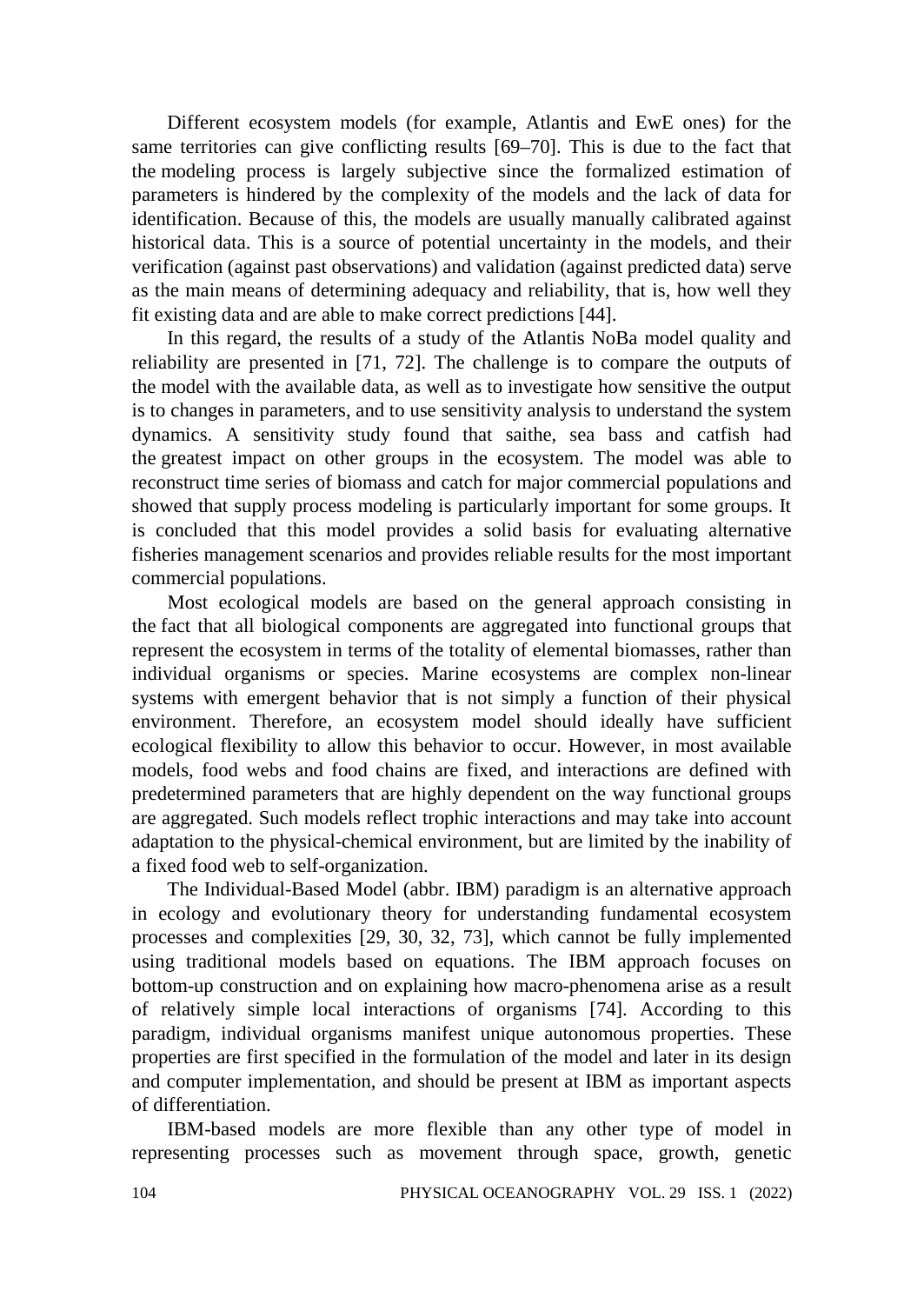inheritance, and evolution. This makes them a suitable instrument for addressing a range of issues from small-scale interactions [75] to the consequences of the nonstationarity of the natural environment affected by climate change [33, 76].

There are already quite a few implementations of such end-to-end models that use the principles of individually-focused modeling, which incorporate decisionmaking algorithms to reconstruct the behavior of individuals, and which are extended in such a way that various components can be implemented using different types of models, including classic IBM models, as well as metapopulation models based on difference or differential equations. In this way, the most efficient means of representing the various parts of a system can be combined to create an efficient model of the entire system. OSMOSE [53] and InVitro [59] are examples of such individualized models. They dynamically integrate the age structure of fish populations and IBM-based trophic interaction models, plankton models, hydrodynamic models, habitat models, various types of anthropogenic impact.

OSMOSE is mainly focused on environmental and fishery issues [77–79], while InVitro is focused on managing a wide range of human activities – from commercial and recreational fishing, tourism, shipping, oil and gas production to wastewater discharge, mining minerals, coastal and port development, regional economy and infrastructure [80–83].

In [84], a system of end-to-end modeling of marine ecosystems based on individually oriented models is proposed. It is capable of processing and combining biological and behavioral models and strictly corresponds to the physiological functions of nutrition, growth, and metabolism of organisms. In addition, this model includes the exchange and transfer of mass and energy through local interactions at all trophic levels (from the lowest to the highest), the physical environment, and anthropogenic activities.

As computing power increases and many types of process-based models evolve, more and more end-to-end modeling platforms, combining different types of models, emerge. While some model types, such as EwE and Atlantis, have the ability to interface with other models, other end-to-end modeling structures are mainly formed by connecting or combining models of different types.

One approach is to combine aggregated versions of existing models of upper trophic level food chains with NPZD type models and with a simplified representation of basic physical processes [85–87]. The main question is, can the use of functional groups, rather than individual views, as state variables ensure that adequacy and realism are maintained?

An example of such a hybrid approach to integrative modeling, covering many aspects, from fisheries to plankton and from shelf seas to the open ocean, can be found in [88]. Within the framework of EURO-BASIN, three configurations of the general physical model (Nucleus of a European Model for the Ocean, NEMO) are combined here [89]; three biogeochemistry and lower trophic level models (ERSEM, MEDUSA, and PISCES); an individually tailored regional scale model for zooplankton, coupled with a size-based herring model that aims to represent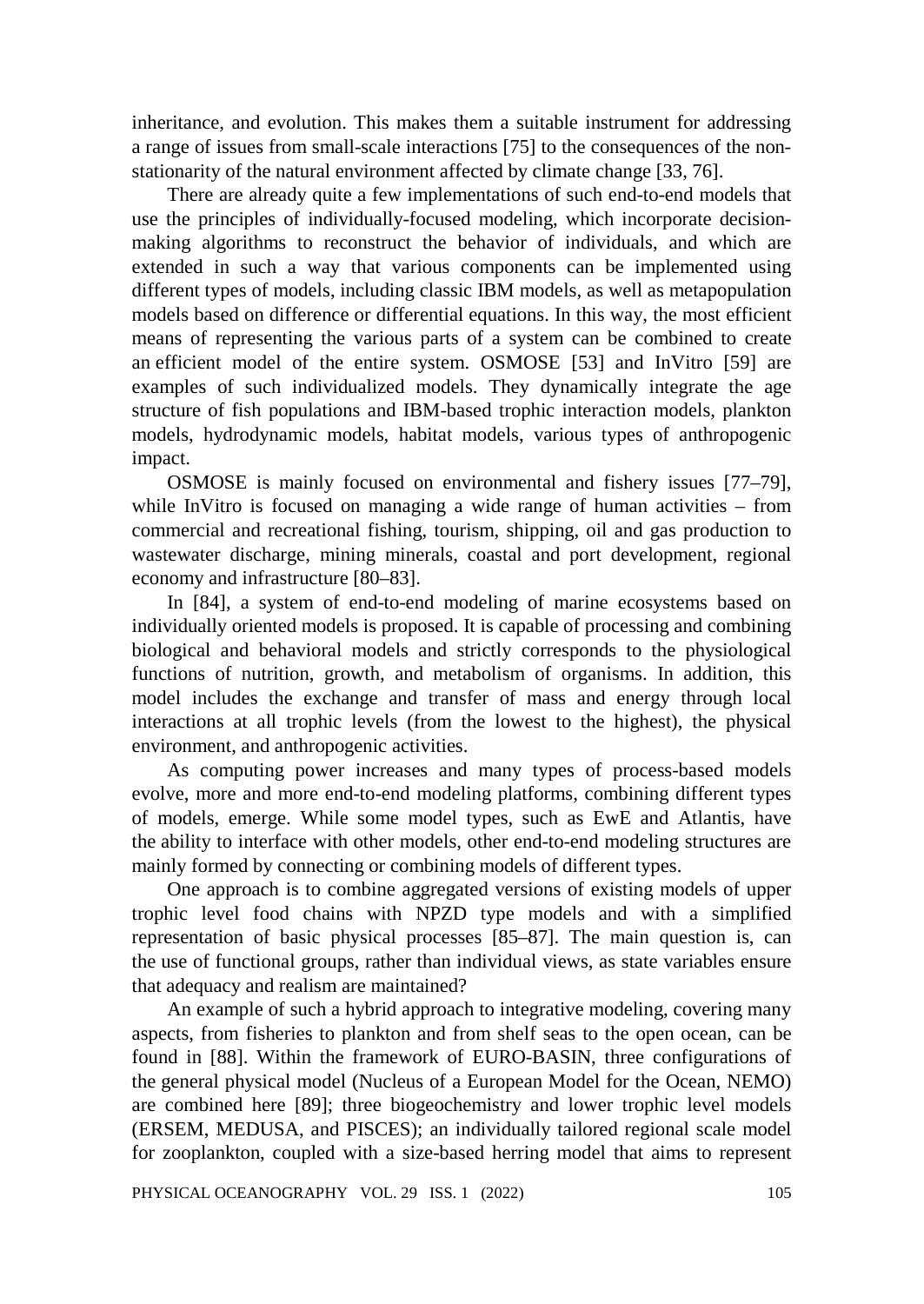the impact of the combined effects of environmental variability and fisheries on the structure and dynamics of pelagic ecosystems (APECOSM) [58, 90], as well as a spatial model of population dynamics (SEAPODYM) [55–57], which predicts the impact of the environment and fishing on key pelagic species and includes a functional representation of the middle trophic level populations [91], which serve as a food base for large oceanic predators (tuna, marine mammals, seabirds).

In conclusion, it can be noted that end-to-end models, such as Atlantis, are becoming an increasingly important tool in ecosystem studies, as well as in the development and testing of system management strategies [48]. These models should not be used when making tactical decisions [92]: in this case, local objectoriented submodels work better. At the same time, end-to-end models are a useful tool for strategic planning of marine use and changing approaches towards ecosystem management of fisheries [46]. Models of this type can also be used for the complex evaluation of scenarios of alternative control strategies [46, 93].

In recent years, the main trend is related to the development of more complex models of marine ecosystems; here are two examples of large international projects: Fish-MIP v1.0 [94] and VECTORS [95].

The Fish-MIP v1.0 project aims to intercompare fisheries and marine ecosystem models, standardize input variables as much as possible, to analyze, compare and disseminate the results of multiple models to assess climate and fishery impacts on marine ecosystems and the services they provide, such as potential future fish catches. The scope of the Fish-MIP v1.0 project is global and regional models of fisheries and marine ecosystems capable of making historical (∼ the 1950s and beyond) and medium-long-term (defined here as ∼ 2030–2100) forecasts of the structure, ecosystem dynamics, and functioning using the same set of climate change scenarios and expected fishing efforts.

In the long term, the results of the Fish-MIP project are intended for users interested in assessing long-term changes in the global and regional environment and developing future policies, such as the Intergovernmental Panel on Climate Change (abbr. IPCC), an Intergovernmental Platform on Biodiversity and Ecosystem Services (abbr. IPBES) and United Nations Working Groups on Sustainable Development Goals (abbr. SDGs).

The European project VECTORS (URL: https://www.marine-vectors.eu/) is a large-scale project aimed at a comprehensive study of the Baltic Sea, Northern Sea, and western part of the Mediterranean Seas. The focus of the project is the significant changes taking place in these seas, identifying the causes of the changes, and analyzing the consequences they will have. More than 200 research experts from 16 different countries are participating in the project.

Numerous pressures, such as climate change, eutrophication and pollution, harvesting of biological resources, habitat change, and introduced/invasive alien species are causing fundamental changes in marine ecosystems. Various activities in shallow coastal areas (e.g. dredging for shipping, bottom trawling, construction of wind farms, construction of artificial reefs, fish and shellfish aquaculture) cause direct physical alteration of benthic habitats with harmful (or beneficial) short-term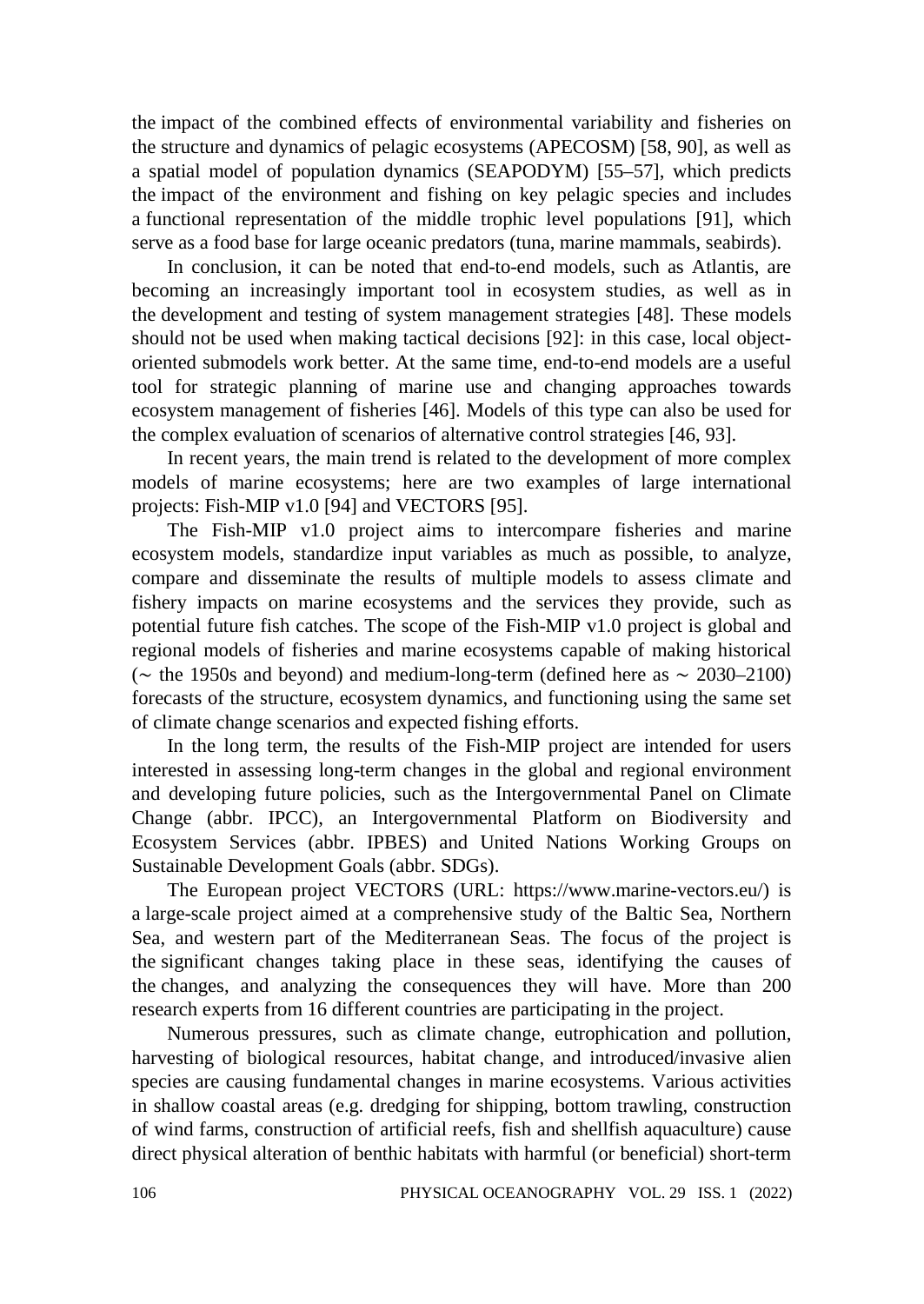and potentially long-term consequences for local biota. It is critical to develop instruments that can project future changes and provide decision-makers with sufficient information on how best to manage natural systems.

A critical review [95] showed the modern state of existing approaches to marine ecosystem modeling that are applied or planned to be used in the EU VECTORS project to predict changes in the distribution and productivity of marine biological resources. The authors divided all models into the following categories: statistical models, biophysical models, full life cycle models, food web models, and end-to-end models.

### **Conclusions**

The modeling approaches and modeling instruments discussed in this review have advantages and disadvantages in terms of their ability to detect and predict changes in the distribution and productivity of living marine resources. In most of the considered models, there are no mechanisms for taking into account the adaptive ability of populations to environmental changes and external influences. This, according to the review authors, is one of the main problems for forecasting. In some cases, existing modeling tools will not be sufficient to cover all relevant processes and new instruments will be required.

It is expected that the development and use of an ensemble of different types of models for studying the same marine areas, biological communities, and hydrophysical aspects will not only make it easier to test the assumptions made in more complex models, but also develop an evidence-based approach that will increase confidence in the reliability of model predictions of changes in the spatial distribution of populations and their productivity.

Domestic experience in developing an analogue of the end-to-end model in relation to marine systems is limited to simulation models of the Sea of Azov ecosystem and its catchment area.

#### **REFERENCES**

- 1. Piroddi, C., Teixeira, H., Lynam, C.P., Smith, C., Alvarez, M.C., Mazik, K., Andonegi, E., Churilova, T., Tedesco, L., [et al.], 2015. Using Ecological Models to Assess Ecosystem Status in Support of the European Marine Strategy Framework Directive. *Ecological Indicators*, 58, pp. 175-191. https://doi.org/10.1016/j.ecolind.2015.05.037
- 2. Shabtay, A., Portman, M.E., Ofir, E., Carmel, Y. and Gal, G., 2018. Using Ecological Modelling in Marine Spatial Planning to Enhance Ecosystem-Based Management. *Marine Policy*, 95, pp. 14-23. https://doi.org/10.1016/j.marpol.2018.06.018
- 3. Berdnikov, S.V., Kulygin, V.V., Sorokina, V.V., Dashkevich, L.V. and Sheverdyaev, I.V., 2019. An Integrated Mathematical Model of the Large Marine Ecosystem of the Barents Sea and the White Sea as a Tool for Assessing Natural Risks and Efficient Use of Biological Resources. *Doklady Earth Sciences*, 487(5), pp. 963-968. https://doi.org/10.1134/S1028334X19080117
- 4. Brasier, M.J., Constable, A., Melbourne-Thomas, J., Trebilco, R., Griffiths, H., Van de Putte, A. and Sumner, M., 2019. Observations and Models to Support the First Marine Ecosystem Assessment for the Southern Ocean (MEASO). *Journal of Marine Systems*, 197, 103182. https://doi.org/10.1016/j.jmarsys.2019.05.008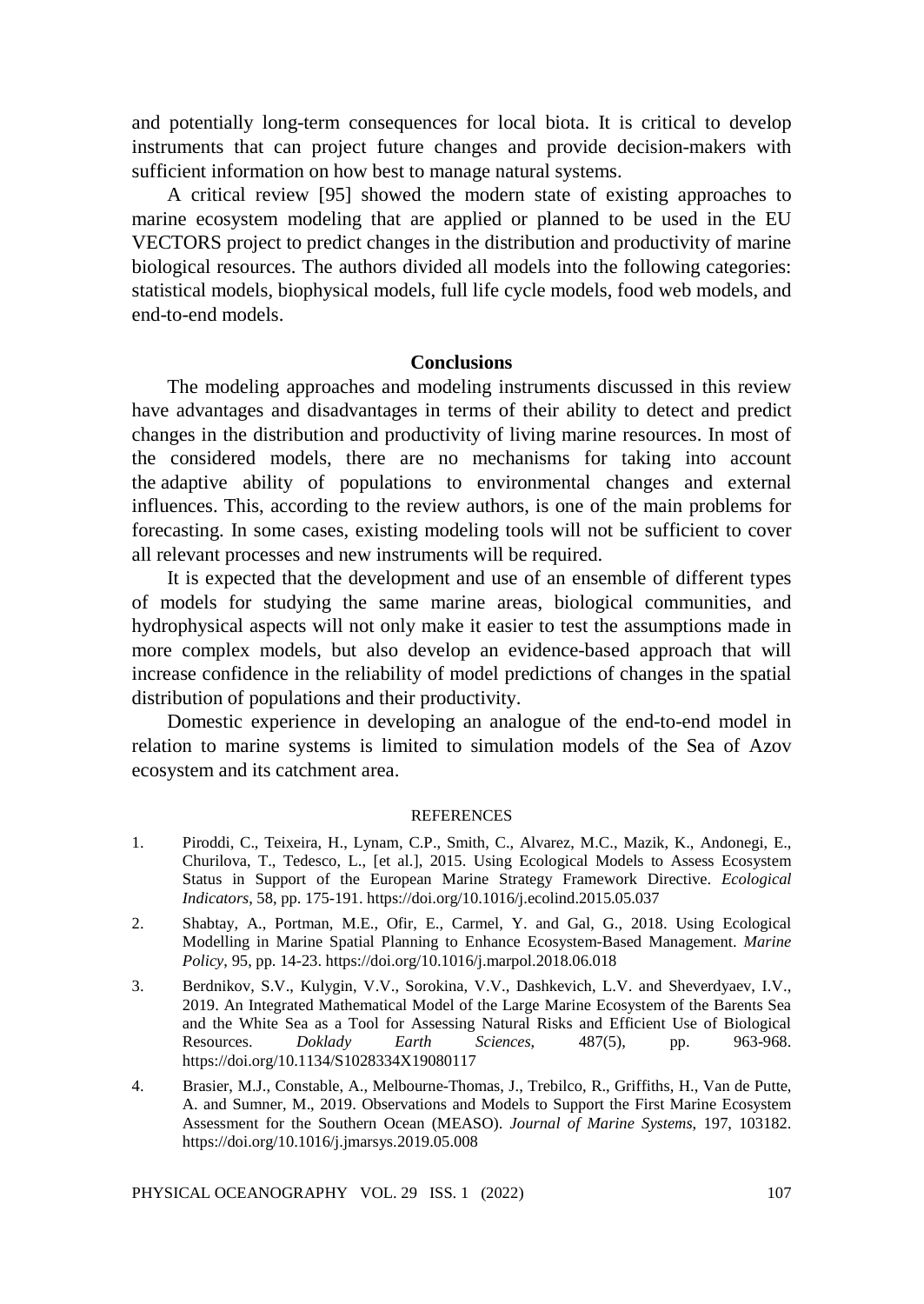- 5. Sarkisyan, A.S., 1977. [*Numerical Analysis and Forecast of Sea Currents*]. Leningrad: Gidrometeoizdat, 182 p. (in Russian).
- 6. Chernov, I.A., 2018. Coupling General Ocean Circulation Models with the BFM Marine Ecosystem Model. *Transactions of KarRC RAS. Series: Mathematical Modeling and Information Technologies*, (7), pp. 100-116. https://doi.org/10.17076/mat830 (in Russian).
- 7. Krukier, L.A., 1991. Mathematical Modelling of Azov Sea Gydrodynamics for Projects of Damb Building. *Matematicheskoe Modelirovanie*, 3(9), pp. 3-20. Available at: http://mi.mathnet.ru/mm2266 [Accessed: 15 January 2022] (in Russian).
- 8. Surkov, F.A., Krukier, L.A. and Muratova, G.V., 1990. Numerical Modelling of the Sea of Azov's Dynamics Resulting from Narrowing of the Mouth of Taganrog Bay. *Soviet Journal of Physical Oceanography*, 1(6), pp. 551-559. https://doi.org/10.1007/BF02197014
- 9. Chikin, A.L., Kleshchenkov, A.V. and Chikina, L.G., 2019. Simulating Salinity Variations in the Gulf of Taganrog at Storm Surges. *Water Resources*, 46(6), pp. 919-925. https://doi.org/10.1134/S0097807819060046
- 10. Muratova, G.V. and Andreeva, E.M., 2009. Multigrid Method for Solving Convection-Diffusion Problems with Dominant Convection. *Journal of Computational and Applied Mathematics*, 226(1), pp. 77-83.
- 11. Leonov, A.V., Filatov, N.N., Zdorovennov, R.E. and Zdorovennova, G.E., 2004. Functioning of the White Sea Ecosystem: Studying the Transformations of Organogenic Substances Using a Mathematical Model. *Water Resources*, 31(5), pp. 511-530. https://doi.org/10.1023/B:WARE.0000041920.84564.0b
- 12. Selyutin, V.V. and Zadorozhnaya, N.S., 2001. [Modeling of Primary Links of the Azov Sea Ecosystem]. In: G. G. Matishov, (ed.), 2001. *Environment, Biota, Modeling of Ecological Processes in the Sea of Azov*. Apatity: KSC RAS, pp. 336-368 (in Russian).
- 13. Kulygin, V., Berdnikov, S., Selyutin, V. and Dashkevich, L., 2016. Oxygen Depletion Risk Assessment in Shallow Water Bodies of the Sea of Azov Region. In: SGEM, 2016. *SGEM2016 Conference Proceedings*. Book 3, Vol. 2, pp. 799-806. https://doi.org/10.5593/SGEM2016/B32/S15.104
- 14. Sukhinov, A.I., Chistyakov, A.E., Semenyakina, A.A. and Nikitina, A.V., 2016. Numerical Modeling of Ecologic Situation of the Azov Sea with Using Schemes of Increased Order of Accuracy on Multiprocessor Computer System. *Computer Research and Modeling*, 8(1), pp. 151-168. doi:10.20537/2076-7633-2016-8-1-151-168 (in Russian).
- 15. Dombrovskiy, Yu.A., Il'ichev, V.G., Selyutin, V.V. and Surkov, F.A., 1990. [*Theoretical and Applied Aspects of Modeling the Primary Productivity of Water Bodies*]. Rostov on Don: Rostov State University, 174 p. (in Russian).
- 16. Selyutin, V.V., 1994. Matter Cycle and Energy Flow in Ecological Systems: From the Model of a System to a System of the Models. *OP&PM Surveys on Applied and Industrial Mathematics*, 1(6), pp. 957-973 (in Russian).
- 17. Johanson, A.N., Oschlies, A., Hasselbring, W. and Worm, B., 2017. SPRAT: A Spatially-Explicit Marine Ecosystem Model Based on Population Balance Equations. *Ecological Modelling*, 349, pp. 11-25. https://doi.org/10.1016/j.ecolmodel.2017.01.020
- 18. Vorovich, I.I., ed., 1981. [*Rational Use of Water Resources in the Azov Sea Basin: Mathematical Models*]. Moscow: Nauka, 360 p. (in Russian).
- 19. Vorovich, I.I., Gorstko, A.B., Dombrovskii, Yu.A., Zhdanov, Yu.A. and Surkov, F.A., 1981. The Use of a Mathematical Model of the Sea-of-Azov Ecosystem for the Investigation of the Functioning Regularities and System Structure. *Doklady Akademii Nauk SSSR*, 259(2), pp. 302-306. Available at: http://mi.mathnet.ru/dan44590 [Accessed: 15 January 2022] (in Russian).
- 20. Vorovich, I.I., Gorstko, A.B., Dombrovskii, Yu.A., Zhdanov, Yu.A. and Surkov, F.A., 1981. General Characteristics and Description of the Azov Sea Simulation Model. *Doklady Akademii Nauk SSSR*, 256(5), pp. 1052-1056. Available at: http://mi.mathnet.ru/dan44234 [Accessed: 15 January 2022] (in Russian).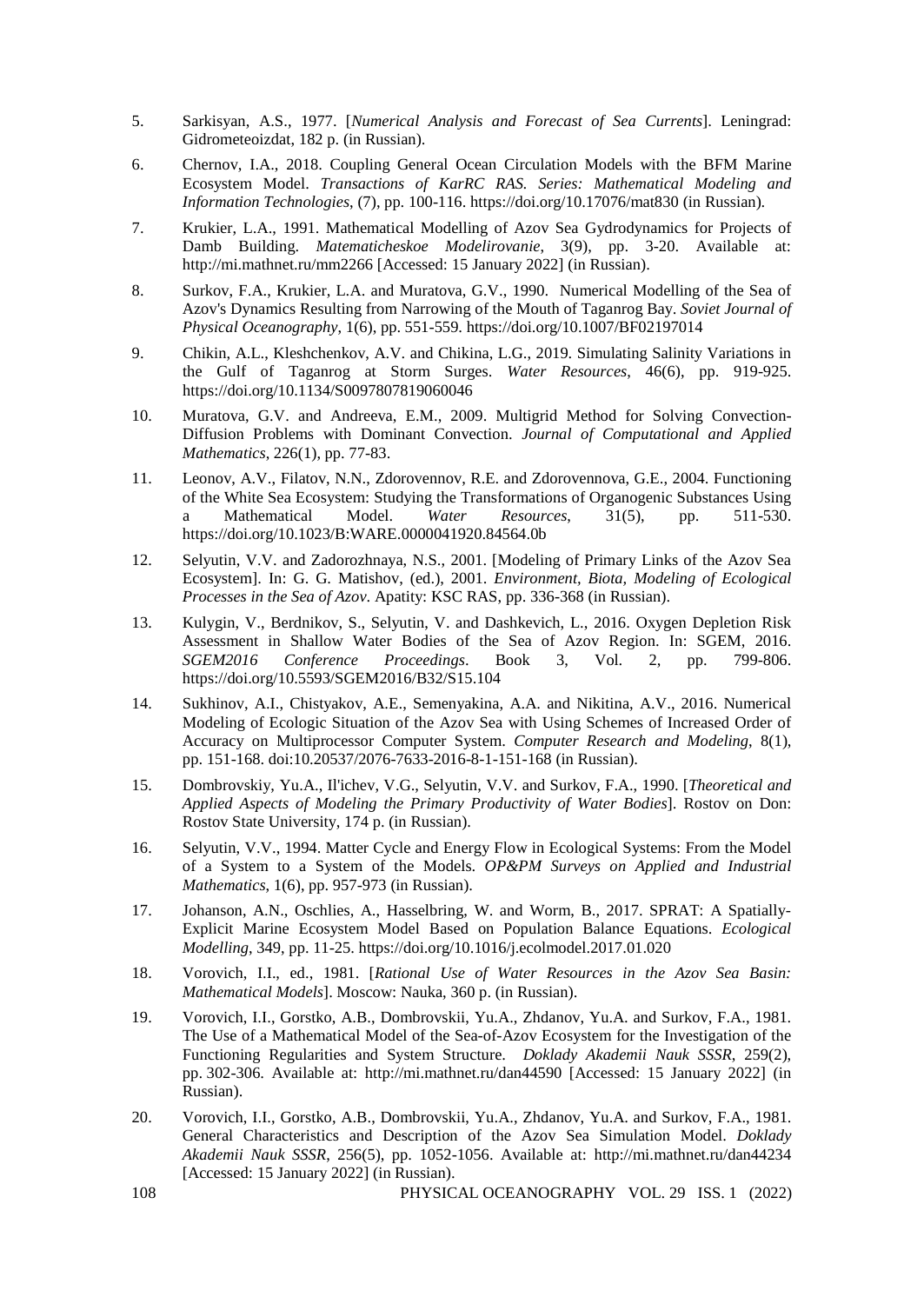- 21. Selyutin, V.V., 2019. Small Parameters and Reduced Ecological Models. In: SSC RAS, 2019. *Ecology. Economy. Informatics. System Analysis and Mathematical Modeling of Ecological and Economic Systems*. Rostov on Don: SSC RAS. Vol. 1, iss. 4, pp. 241-244. <https://doi.org/10.23885/2500-395X-2019-1-4-241-244> (in Russian).
- 22. Daewel, U., Schrum, C. and Macdonald, J.I., 2019. Towards End-to-End (E2E) Modelling in a Consistent NPZD-F Modelling Framework (ECOSMO E2E\_v1.0): Application to the North Sea and Baltic Sea. *Geoscientific Model Development*, 12(5), pp. 1765-1789. <https://doi.org/10.5194/gmd-12-1765-2019>
- 23. Hannah, C., Vezina, A. and St. John, M., 2010. The Case for Marine Ecosystem Models of Intermediate Complexity. *Progress in Oceanography*, 84(1–2), pp. 121-128. https://doi.org/10.1016/j.pocean.2009.09.015
- 24. Matishov, G.G., Gargopa, Yu.M., Berdnikov, S.V. and Dzhenyuk, S.L., 2006. [*Regularities of Ecosystem Processes in the Sea of Azov*]. Moscow: Nauka, 304 p. (in Russian).
- 25. Selyutin, V. and Shabas, I., 2017. A Simplified Approach to Designing of Compartmental Models of Spatial-Temporal Dynamics and Matter Cycling in Aquatic Ecosystems. In: SGEM, 2017. *17th International Multidisciplinary Scientific GeoConference SGEM 2017 : Proceedings*. Book 21, pp. 45-52.<https://doi.org/10.5593/sgem2017/21/S07.007>
- 26. Tyutyunov, Yu.V., Sapoukhina, N.Yu., Senina, I.N. and Arditi, R., 2002. Explicit Model for Searching Behavior of Predator. *Journal of General Biology*, 63(2), pp. 137-148 (in Russian).
- 27. Tyutyunov, Yu.V. and Titova, L.I., 2017. Simple Models for Studying Complex Spatiotemporal Patterns of Animal Behaviour. *Deep Sea Research Part II: Topical Studies in Oceanography*, 140, pp. 193-202.<https://doi.org/10.1016/j.dsr2.2016.08.010>
- 28. Tyutyunov, Yu.V., Zagrebneva, A.D. and Azovsky, A.I., 2020. Spatiotemporal Pattern Formation in a Prey-Predator System: The Case Study of Short-Term Interactions between Diatom Microalgae and Microcrustaceans. *Mathematics*, 8(7), 1065. <https://doi.org/10.3390/math8071065>
- 29. Huse, G., Giske, J. and Salvanes, A.G.V., 2002. Individual-Based Models. In: P. J. Hart and J. D. Reynolds (Eds.), 2002. *Handbook of Fish Biology and Fisheries*. Oxford: Blackwell Science. Vol. 2, Chapter 11, pp. 228-248. https://doi.org/10.1002/9780470693919.ch11
- 30. DeAngelis, D.L. and Mooij, W.M., 2005. Individual-Based Modeling of Ecological and Evolutionary Processes. *Annual Review of Ecology, Evolution, and Systematics*, 36, pp. 147- 168. https://doi.org/10.1146/annurev.ecolsys.36.102003.152644
- 31. Grimm, V. and Railsback, S.F., 2005. *Individual-Based Modeling and Ecology*. Princeton: Princeton University Press, 448 p.
- 32. Breckling, B., Middelhoff, U. and Reuter, H., 2006. Individual-Based Models as Tools for Ecological Theory and Application: Understanding the Emergence of Organizational Properties in Ecological Systems. *Ecological Modelling*, 194(1–3), pp. 102-113. https://doi.org/10.1016/j.ecolmodel.2005.10.005
- 33. Abecassis, M., Senina, I., Lehodey, P., Gaspar, P., Parker, D., Balazs, G. and Polovina, J., 2013. A Model of Loggerhead Sea Turtle (*Caretta caretta*) Habitat and Movement in the Oceanic North Pacific. *PLOS ONE*, 8(9), e73274. <https://doi.org/10.1371/journal.pone.0073274>
- 34. An individual-based model of skipjack tuna (*Katsuwonus pelamis*) movement in the tropical Pacific ocean / J. Scutt Phillips [et al.] // Progress in Oceanography. 2018. Vol. 164. P. 63–74. <https://doi.org/10.1016/j.pocean.2018.04.007>
- 35. Ji, X., Sheng, J., Tang, L., Liu, D. and Yang, X., 2011. Process Study of Circulation in the Pearl River Estuary and Adjacent Coastal Waters in the Wet Season Using a Triply-Nested Circulation Model. *Ocean Modelling*, 38(1–2), pp. 138-160. https://doi.org/10.1016/j.ocemod.2011.02.010
- 36. Park, K., Jung, H.-S., Kim, H.-S. and Ahn, S.-M., 2005. Three-Dimensional Hydrodynamic-Eutrophication Model (HEM-3D): Application to Kwang-Yang Bay, Korea. *Marine*

PHYSICAL OCEANOGRAPHY VOL. 29 ISS. 1 (2022) 109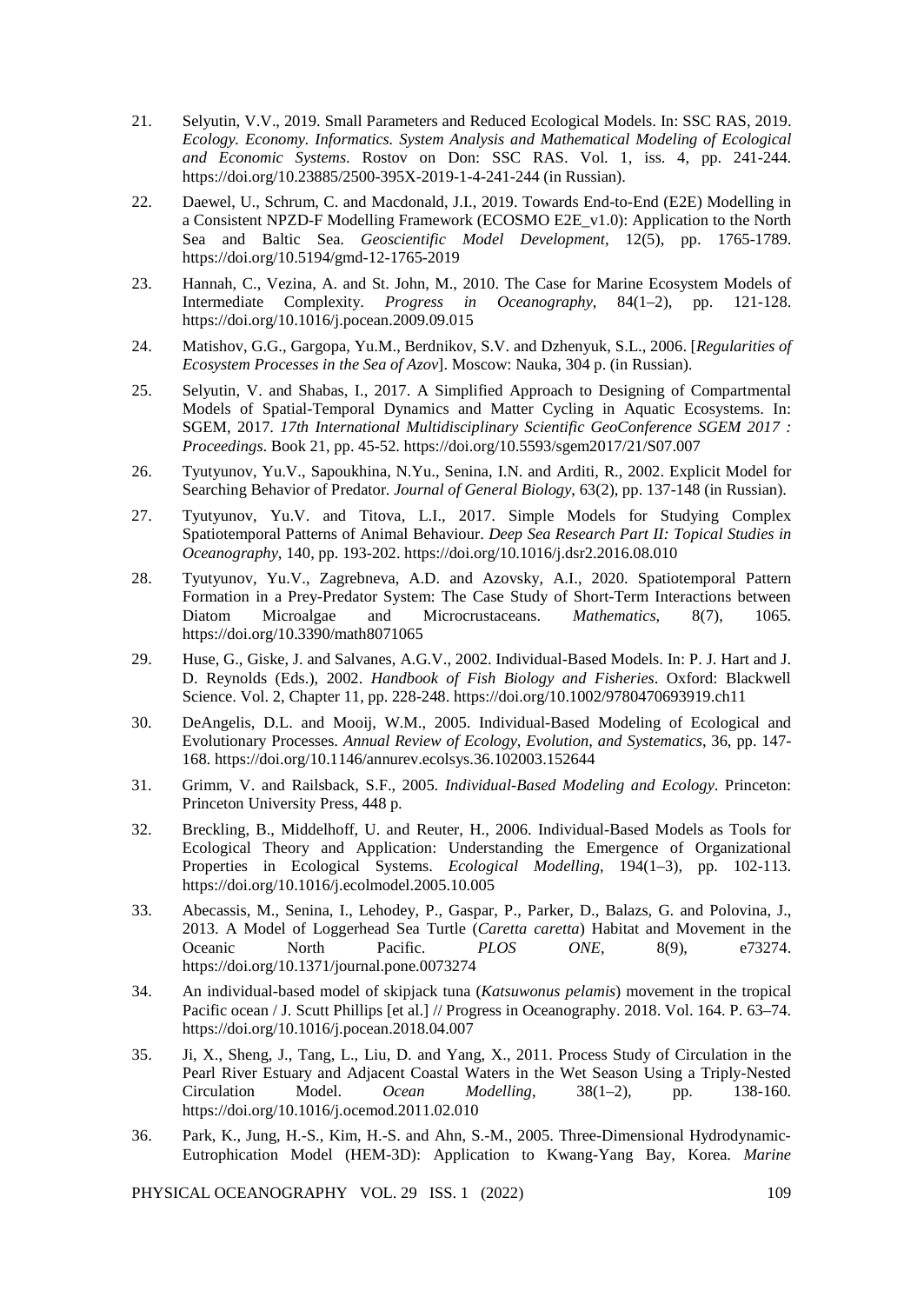*Environmental Research*, 60(2), pp. 171-193. https://doi.org/10.1016/j.marenvres.2004.10.003

- 37. Kulawiak, M., Prospathopoulos, A., Perivoliotis, L., łuba, M., Kioroglou, S. and Stepnowski, A., 2010. Interactive Visualization of Marine Pollution Monitoring and Forecasting Data via a Web-based GIS. Computers & Geosciences, 36(8), pp. 1069-1080. pp. 1069-1080. https://doi.org/10.1016/j.cageo.2010.02.008
- 38. IMBER, 2005. *Science Plan and Implementation Strategy*. IGBP Report No. 52. Stockholm: IGBP Secretariat, 76 p.
- 39. Pikitch, E.K., Santora, C., Babcock, E.A., Bakun, A., Bonfil, R., Conover, D.O., Dayton, P., Doukakis, P., Fluharty, D., [et al.], 2004. Ecosystem-Based Fishery Management. *Science*, 305(5682), pp. 346-347.<https://doi.org/10.1126/science.1098222>
- 40. Olsen, E., Gjøsæter, H., Røttingen, I., Dommasnes, A., Fossum, P. and Sandberg, P., 2007. The Norwegian Ecosystem-Based Management Plan for the Barents Sea. *ICES Journal of Marine Science*, 64(4), pp. 599-602. https://doi.org/10.1093/icesjms/fsm005
- 41. Link, J.S., Ihde, T.F., Harvey, C.J., Gaichas, S.K., Field, J.C., Brodziak, J.K.T., Townsend, H.M. and Peterman, R.M., 2012. Dealing with Uncertainty in Ecosystem Models: The Paradox of Use for Living Marine Resource Management. *Progress in Oceanography*, 102, pp. 102-114. https://doi.org/10.1016/j.pocean.2012.03.008
- 42. Patrick, W.S. and Link, J.S., 2015. Myths that Continue to Impede Progress in Ecosystem-Based Fisheries Management. *Fisheries*, 40(4), pp. 155-160. https://doi.org/10.1080/03632415.2015.1024308
- 43. Plagányi, E.E., 2007. *Models for an Ecosystem Approach to Fisheries*. Rome: Food and Agriculture Organization of the United Nations, 108 p.
- 44. Olsen, E., Fay, G., Gaichas, S., Gamble, R., Lucey, S. and Jason, S., 2016. Link Ecosystem Model Skill Assessment. Yes We Can! *PLOS One*. 11(1). e0146467. Model Skill Assessment. Yes We Can! *PLOS One*, 11(1), e0146467. https://doi.org/10.1371/journal.pone.0146467
- 45. Fulton, E.A., Smith, A.D.M., Smith, D.C. and Johnson, P., 2014. An Integrated Approach Is Needed for Ecosystem Based Fisheries Management: Insights from Ecosystem-Level Management Strategy Evaluation. *PLOS ONE*, 9(1), e84242. <https://doi.org/10.1371/journal.pone.0084242>
- 46. Lehuta, S., Girardin, R., Mahévas, S., Travers-Trolet, M. and Vermard, Y., 2016. Reconciling Complex System Models and Fisheries Advice: Practical Examples and Leads. *Aquatic Living Resources*, 29(2), 208. https://doi.org/10.1051/alr/2016022
- 47. Cury, P.M., Shin, Y.-J., Planque, B., Durant, J.M., Fromentin, J.-M., Kramer-Schadt, S., Stenseth, N.C., Travers, M. and Grimm, V., 2008. Ecosystem Oceanography for Global Change in Fisheries. *Trends in Ecology & Evolution*, 23(6), pp. 338-346. https://doi.org/10.1016/j.tree.2008.02.005
- 48. Rose, K.A., Allen, J.I., Artioli, Y., Barange, M., Blackford, J., Carlotti, F., Cropp, R., Daewel, U., Edwards, K., [et al.], 2010. End-to-End Models for the Analysis of Marine Ecosystems: Challenges, Issues, and Next Steps. *Marine and Coastal Fisheries*, 2(1), pp. 115-130. <https://doi.org/10.1577/C09-059.1>
- 49. Liu, J., Dietz, T., Carpenter, S.R., Alberti, M., Folke, C., Moran, E., Pell, A.N., Deadman, P., Kratz, T., [et al.], 2007. Complexity of Coupled Human and Natural Systems. *Science*, 317(5844), pp. 1513-1516. doi:10.1126/science.1144004
- 50. Perry, R.I., Ommer, R.E., Allison, E.H., Badjeck, M.‐C., Barange, M., Hamilton, L., Jarre, A., Quiñones, R.A. and Sumaila, U.R., 2010. Interactions between Changes in Marine Ecosystems and Human Communities. In: M. Barange, J. G. Field, R. P. Harris, E. E. Hofmann, R. I. Perry and F. Werner, eds., 2010. *Marine Ecosystems and Global Change*. New York: Oxford University Press. Chapter 8, pp. 221-251. doi:10.1093/acprof:oso/9780199558025.003.0008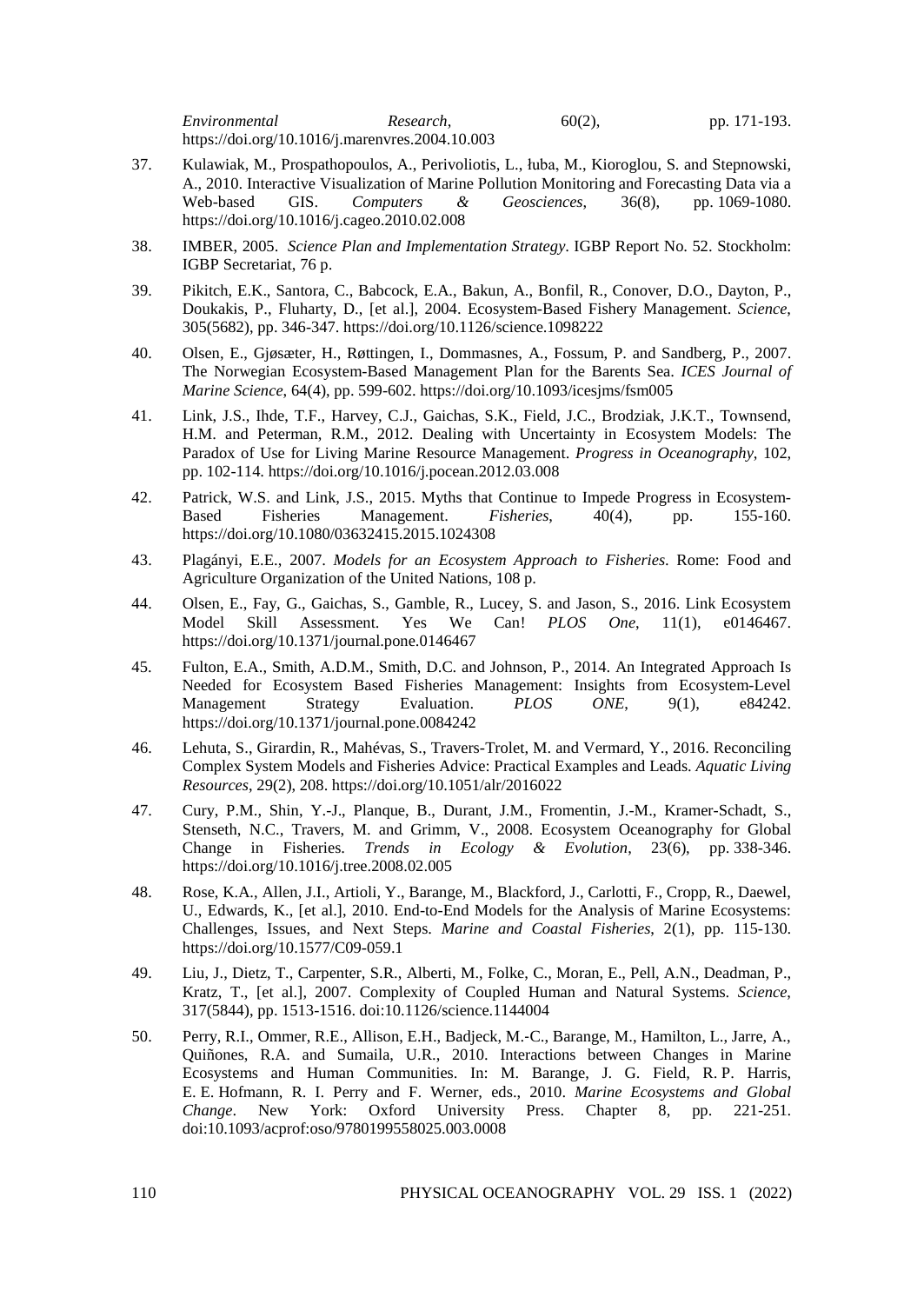- 51. Travers, M., Shin, Y.-J., Jennings, S. and Cury, P., 2007. Towards End-to-End Models for Investigating the Effects of Climate and Fishing in Marine Ecosystems. *Progress in Oceanography*, 75(4), pp. 751-770. https://doi.org/10.1016/j.pocean.2007.08.001
- 52. Travers, M., Shin, Y.-J., Jennings, S., Machu, E., Huggett, J.A., Field, J.G. and Cury, P.M., 2009. Two-Way Coupling Versus One-Way Forcing of Plankton and Fish Models to Predict Ecosystem Changes in the Benguela. *Ecological Modelling*, 220(21), pp. 3089-3099. https://doi.org/10.1016/j.ecolmodel.2009.08.016
- 53. Shin, Y.-J. and Cury, P., 2001. Exploring Fish Community Dynamics through Size-Dependent Trophic Interactions Using a Spatialized Individual-Based Model. *Aquatic Living Resources*, 14(2), pp. 65-80. https://doi.org/10.1016/S0990-7440(01)01106-8
- 54. Christensen, V. and Walters, C.J., 2004. Ecopath with Ecosim: Methods, Capabilities and Limitations. *Ecological Modelling*, 172(2–4), pp. 109-139. Limitations. *Ecological Modelling*, 172(2–4), pp. 109-139. https://doi.org/10.1016/j.ecolmodel.2003.09.003
- 55. Lehodey, P., Senina, I. and Murtugudde, R., 2008. A Spatial Ecosystem and Populations Dynamics Model (SEAPODYM) – Modeling of Tuna and Tuna-Like Populations. *Progress in Oceanography*, 78(4), pp. 304-318. https://doi.org/10.1016/j.pocean.2008.06.004
- 56. Senina, I., Sibert, J. and Lehodey, P., 2008. Parameter Estimation for Basin-Scale Ecosystem-Linked Population Models of Large Pelagic Predators: Application to Skipjack Tuna. *Progress in Oceanography*, 78(4), pp. 319-335. https://doi.org/10.1016/j.pocean.2008.06.003
- 57. Sibert, J., Senina, I., Lehodey, P. and Hampton J., 2012. Shifting from Marine Reserves to Maritime Zoning for Conservation of Pacific Bigeye Tuna (*Thunnus obesus*). *Proceedings of the National Academy of Sciences of the United States of America*, 109(44), pp. 18221-18225. https://doi.org/10.1073/pnas.1209468109
- 58. Maury, O., Faugeras, B., Shin, Y.-J., Poggiale, J.-C., Ari, T.B. and Marsac, F., 2007. Modeling Environmental Effects on the Size-Structured Energy Flow through Marine Ecosystems. Part 1: The Model. *Progress in Oceanography*, 74(4), pp. 479-499. https://doi.org/10.1016/j.pocean.2007.05.002
- 59. Gray, R., Fulton, E., Little, R. and Scott, R., 2006. *Ecosystem Model Specification within an Agent Based Framework.* Hobart, Tasmania: CSIRO, 127 p.
- 60. Fulton, E.A., 2010. Approaches to End-to-End Ecosystem Models. *Journal of Marine Systems*, 81(1–2), pp. 171-183. https://doi.org/10.1016/j.jmarsys.2009.12.012
- 61. Fulton, E.A., Link, J.S., Kaplan, I.C., Savina-Rolland, M., Johnson, P., Ainsworth, C., Horne, P., Gorton, R., Gamble, R.J., [et al.], 2011. Lessons in Modelling and Management of Marine Ecosystems: the Atlantis Experience. *Fish and Fisheries*, 12(2), pp. 171-188. https://doi.org/10.1111/j.1467-2979.2011.00412.x
- 62. Ortega-Cisneros, K., Cochrane, K. and Fulton, E.A., 2017. An Atlantis Model of the Southern Benguela Upwelling System: Validation, Sensitivity Analysis and Insights into Ecosystem Functioning. *Ecological Modelling*, 355, pp. 49-63. https://doi.org/10.1016/j.ecolmodel.2017.04.009
- 63. Audzijonyte, A., Gorton, R., Kaplan, I. and Fulton, E.A., 2017. *Atlantis User's Guide. Part I: General Overview, Physics & Ecology*. Hobart, Australia: CSIRO, 226 p.
- 64. Audzijonyte, A., Gorton, R., Kaplan, I. and Fulton, E.A., 2017. *Atlantis User's Guide. Part II: Socio-Economics*. Hobart, Australia: CSIRO, 2017. 109 p.
- 65. Kaplan, I.C., Holland, D.S. and Fulton, E.A., 2014. Finding the Accelerator and Brake in an Individual Quota Fishery: Linking Ecology, Economics, and Fleet Dynamics of US West Coast Trawl Fisheries. *ICES Journal of Marine Science*, 71(2), pp. 308-319. https://doi.org/10.1093/icesjms/fst114
- 66. Nyamweya, C., Sturludottir, E., Tomasson, T., Fulton, E.A., Taabu-Munyaho, A., Njiru, M. and Stefansson, G., 2016. Exploring Lake Victoria Ecosystem Functioning Using the Atlantis Modeling Framework. *Environmental Modelling & Software*, 86, pp. 158-167. https://doi.org/10.1016/j.envsoft.2016.09.019

PHYSICAL OCEANOGRAPHY VOL. 29 ISS. 1 (2022) 111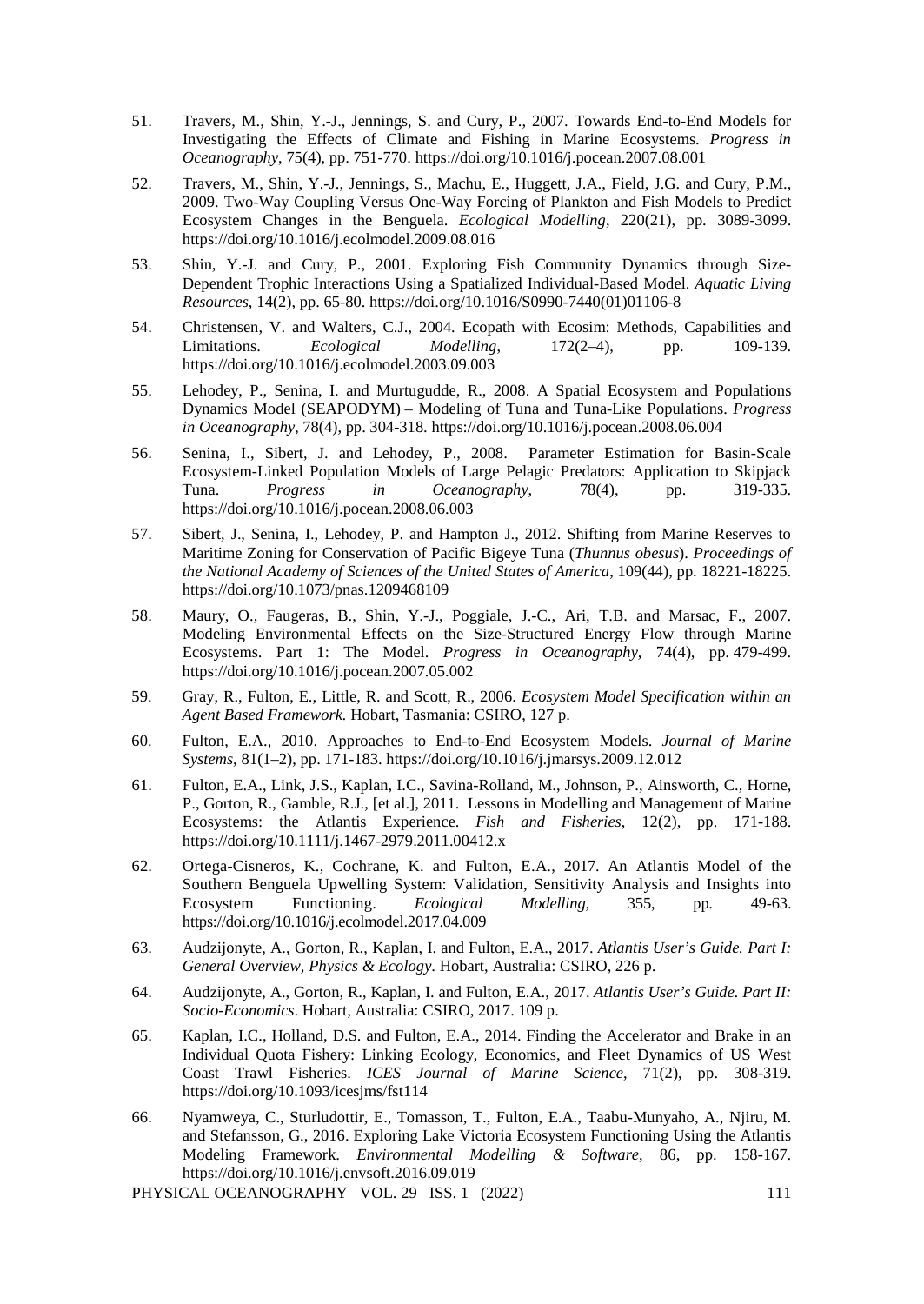- 67. Fulton, E.A., Smith, A.D.M. and Smith, D.C., 2007. *Alternative Management Strategies for Southeast Australian Commonwealth Fisheries: Stage 2: Quantitative Management Strategy Evaluation*. CSIRO, 378 p.
- 68. Hansen, C., Skern-Mauritzen, M., van der Meeren, G., Jähkel, A. and Drinkwater, K., 2016. Set-Up of the Nordic and Barents Seas (NoBa) Atlantis Model. Havforskningsinstituttet, 110 p. Available at[: http://hdl.handle.net/11250/2408609](http://hdl.handle.net/11250/2408609) [Accessed: 15 January 2022].
- 69. Forrest, R.E., Savina, M., Fulton, E.A. and Pitcher, T.J., 2015. Do Marine Ecosystem Models Give Consistent Policy Evaluations? A Comparison of Atlantis and Ecosim. *Fisheries Research*, 167, pp. 293-312. https://doi.org/10.1016/j.fishres.2015.03.010
- 70. Pope, J.G., Bartolino, V., Kulatska, N., Bauer, B., Horbowy, J., Ribeiro, J.P.C., Sturludottir, E. and Thorpe, R., 2019. Comparing the Steady State Results of a Range of Multispecies Models between and Across Geographical Areas by the Use of the Jacobian Matrix of Yield on Fishing Mortality Rate. *Fisheries Research*, 209, pp. 259-270. <https://doi.org/10.1016/j.fishres.2018.08.011>
- 71. Sturludottir, E., Desjardins, C., Elvarsson, B., Fulton, E.A., Gorton, R., Logemann, K. and Stefansson, G., 2018. End-to-End Model of Icelandic Waters Using the Atlantis Framework: Exploring System Dynamics and Model Reliability. *Fisheries Research*, 207, pp. 9-24. https://doi.org/10.1016/j.fishres.2018.05.026
- 72. Hansen, C., Drinkwater, K.F., Jähkel, A., Fulton, E.A., Gorton, R. and Skern-Mauritzen, M., 2019. Sensitivity of the Norwegian and Barents Sea Atlantis End-to-End Ecosystem Model to<br>
Parameter Perturbations of Kev Species. *PLOS ONE*. 14(2). e0210419. of Key Species. <https://doi.org/10.1371/journal.pone.0210419>
- 73. Grimm, V. and Railsback, S.F., 2005. *Individual-Based Modeling and Ecology*. Princeton: Princeton University Press, 448 p.
- 74. Uchmański, J. and Grimm, V., 1996. Individual-Based Modelling in Ecology: What Makes the Difference? *Trends in Ecology & Evolution*, 11(10), pp. 437-441. http://dx.doi.org/10.1016/0169-5347(96)20091-6
- 75. Rose, K.A., Rutherford, E.S., McDermot, D.S., Forney, J.L. and Mills, E.L., 1999. Individual-Based Model of Yellow Perch and Walleye Populations in Oneida Lake. *Ecological Monographs*, 69(2), pp. 127-154. https://doi.org/10.2307/2657234
- 76. Moss, S., Pahl-Wostl, C. and Downing, T., 2001. Agent-Based Integrated Assessment Modelling: the Example of Climate Change. *Integrated Assessment*, 2(1), pp. 17-30.
- 77. Shin, Y.-J. and Cury, P., 2001. Simulation of the Effects of Marine Protected Areas on Yield and Diversity Using a Multispecies, Spatially Explicit, Individual-Based Model. In: G. H. Kruse, N. Bez, A. Booth, M. W. Dorn, S. Hills, R. N. Lipcius, D. Pelletier, C. Roy, S. J. Smith and D. Witherell, Eds., 2001. *Spatial Processes and Management of Marine Populations: Proceedings of the Symposium on Spatial Processes and Management of Marine Populations, October 27–30, 1999, Anchorage, Alaska*. Fairbanks, Alaska: University of Alaska. Vol. 17, pp. 627-642.
- 78. Shin, Y.-J., Shannon, L.J. and Cury, P.M., 2004. Simulations of Fishing Effects on the Southern Benguela Fish Community Using an Individual-Based Model: Learning from a Comparison with ECOSIM. *African Journal of Marine Science*, 26(1), pp. 95-114. https://doi.org/10.2989/18142320409504052
- 79. Travers, M., Shin, Y.-J., Shannon, L. and Cury, P., 2006. Simulating and Testing the Sensitivity of Ecosystem-Based Indicators to Fishing in the Southern Benguela Ecosystem. *Canadian Journal of Fisheries and Aquatic Sciences*, 63(4), pp. 943-956. https://doi.org/10.1139/f06-003
- 80. Little, L.R., Fulton, E.A., Gray, R., Hayes, D., Lyne, V., Scott, R., Sainsbury, K. and McDonald, A.D., 2006. *Multiple Use Management Strategy Evaluation for the North West Shelf: Results and Discussion.* North West Shelf Joint Environmental Management Study Technical Report Vol. 18. Hobart, Tasmania: CSIRO, 50 p.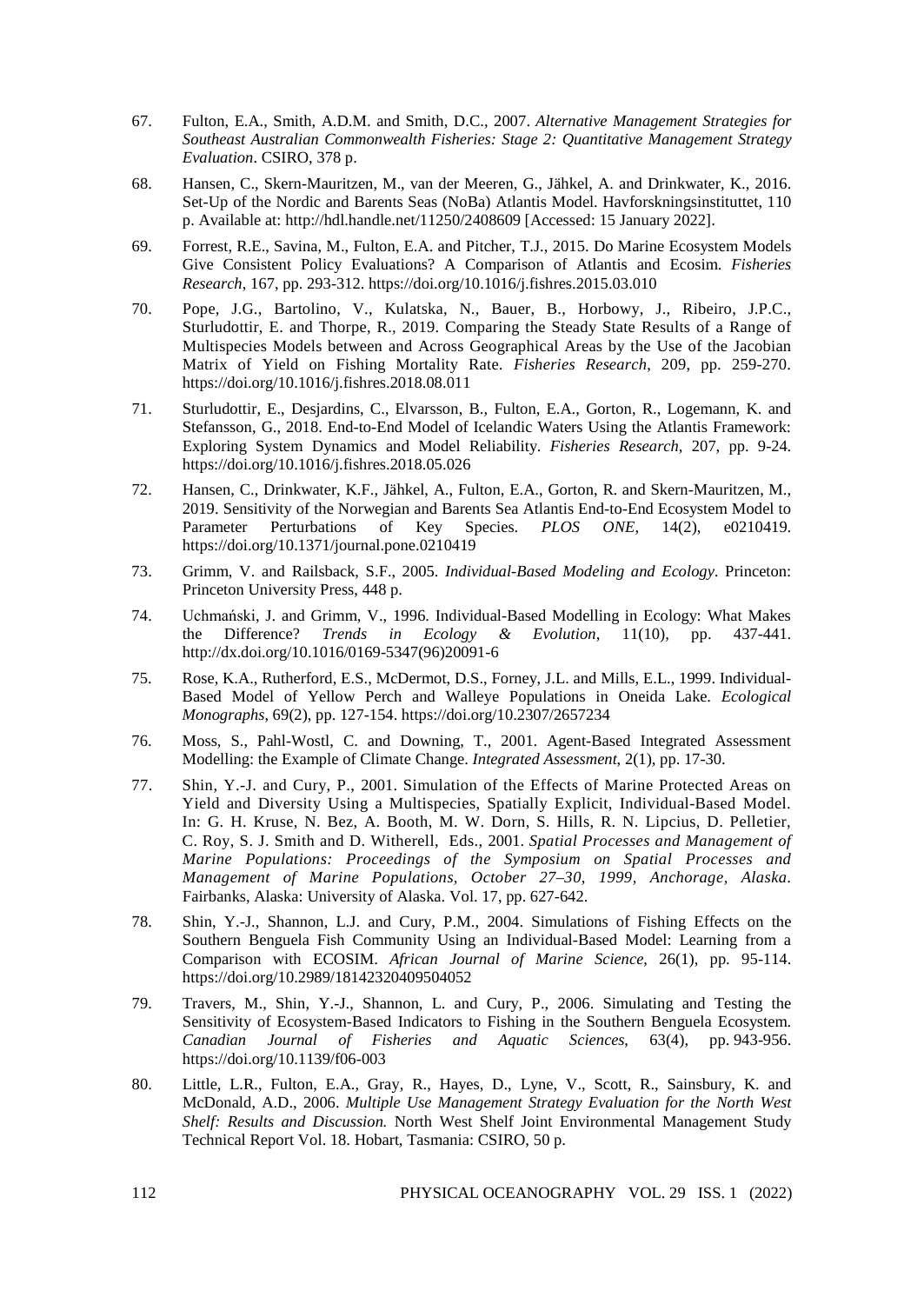- 81. McDonald, A.D., Fulton, E., Little, L.R., Gray, R., Sainsbury, K.J. and Lyne, V.D., 2006. Multiple-Use Management Strategy Evaluation for Coastal Marine Ecosystems Using InVitro. In: P. Perez and D. Batten, Eds., 2006. *Complex Science for a Complex World: Exploring Human Ecosystems with Agents*. Canberra: ANU Press. Chapter 13, pp. 283-300. Available at: <https://www.jstor.org/stable/j.ctt2jbhz2.19> [Accessed: 15 January 2022].
- 82. McDonald, A.D., Little, L.R., Gray, R., Fulton, E., Sainsbury, K.J. and Lyne, V.D., 2008. An Agent-Based Modelling Approach to Evaluation of Multiple-Use Management Strategies for Coastal Marine Ecosystems. *Mathematics and Computers in Simulation*, 78(2–3), pp. 401- 411. https://doi.org/10.1016/j.matcom.2008.01.039
- 83. Fulton, E.A., Gray, R., Scott, R. and Sporcic, M., 2008. Modelling for Management: News from Ningaloo. In: K. Waples and E. Hollander, eds., 2008. *Ningaloo Research Progress Report: Discovering Ningaloo – Latest Findings and Their Implications for Management*. Murdoch, WA, pp. 91-94.
- 84. Sansores, C.E., Reyes-Ramírez, F., Calderon-Aguilera, L.E. and Gómez, H.F., 2016. A Novel Modeling Approach for the "End-to-End" Analysis of Marine Ecosystems. *Ecological Informatics*, 32, pp. 39-52. https://doi.org/10.1016/j.ecoinf.2016.01.001
- 85. Steele, J.H., Collie, J.S., Bisagni, J.J., Gifford, D.J., Fogarty, M.J., Link, J.S., Sullivan, B.K., Sieracki, M.E., Beet, A.R., [et al.], 2007. Balancing End-to-End Budgets of the Georges Bank<br>Ecosystem. Progress in Oceanography, 74(4), pp. 423-448. Ecosystem. *Progress in Oceanography*, 74(4), pp. 423-448. https://doi.org/10.1016/j.pocean.2007.05.003
- 86. Kearney, K.A., Stock, C., Aydin, K. and Sarmiento, J.L., 2012. Coupling Planktonic Ecosystem and Fisheries Food Web Models for a Pelagic Ecosystem: Description and Validation for the Subarctic Pacific. *Ecological Modelling*, 237–238, pp. 43-62. https://doi.org/10.1016/j.ecolmodel.2012.04.006
- 87. Steele, J.H. and Ruzicka, J.J., 2011. Constructing End-to-End Models Using ECOPATH Data. *Journal of Marine Systems*, 87(3–4), pp. 227-238. https://doi.org/10.1016/j.jmarsys.2011.04.005
- 88. Holt, J., Allen, J.I., Anderson, T.R., Brewin, R., Butenschön, M., Harle, J., Huse, G., Lehodey, P., Lindemann, C., [et al.], 2014. Challenges in Integrative Approaches to Modelling the Marine Ecosystems of the North Atlantic: Physics to Fish and Coasts to Ocean. *Progress in Oceanography*, 129(B), pp. 285-313. https://doi.org/10.1016/j.pocean.2014.04.024
- 89. Madec, G. and the NEMO team, 2008. *NEMO Ocean Engine*. Note du Pole de Modélisation. Institut Pierre-Simon Laplace (IPSL), France. No. 27, 300 p. doi:10.5281/ZENODO.3248739
- 90. Maury, O., Shin, Y.-J., Faugeras, B., Ari, T.B. and Marsac, F., 2007. Modelling Environmental Effects on the Size-Structured Energy Flow through Marine Ecosystems. Part 2: Simulations. *Progress in Oceanography*, 74(4), pp. 500-514. https://doi.org/10.1016/j.pocean.2007.05.001
- 91. Lehodey, P., Murtugudde, R. and Senina, I., 2010. Bridging the Gap from Ocean Models to Population Dynamics of Large Marine Predators: A Model of Mid-Trophic Functional Groups. *Progress in Oceanography*, 84(1–2), pp. 69-84. https://doi.org/10.1016/j.pocean.2009.09.008
- 92. Link, J.S., Fulton, E.A. and Gamble, R.J., 2010. The Northeast US Application of ATLANTIS: A Full System Model Exploring Marine Ecosystem Dynamics in a Living Marine Resource Management Context. *Progress in Oceanography*, 87(1–4), pp. 214-234. https://doi.org/10.1016/j.pocean.2010.09.020
- 93. Punt, A.E., A'mar, T., Bond, N.A., Butterworth, D.S., de Moor, C.L., De Oliveira, J.A.A., Haltuch, M.A., Hollowed, A.B. and Szuwalski, C., 2013. Fisheries Management under Climate and Environmental Uncertainty: Control Rules and Performance Simulation. *ICES Journal of Marine Science*, 71(8), pp. 2208-2220. https://doi.org/10.1093/icesjms/fst057
- 94. Tittensor, D.P., Eddy, T.D., Lotze, H.K., Galbraith, E.D., Cheung, W., Barange, M., Blanchard, J.L., Bopp, L., Bryndum-Buchholz, A., [et al.], 2018. A Protocol for the